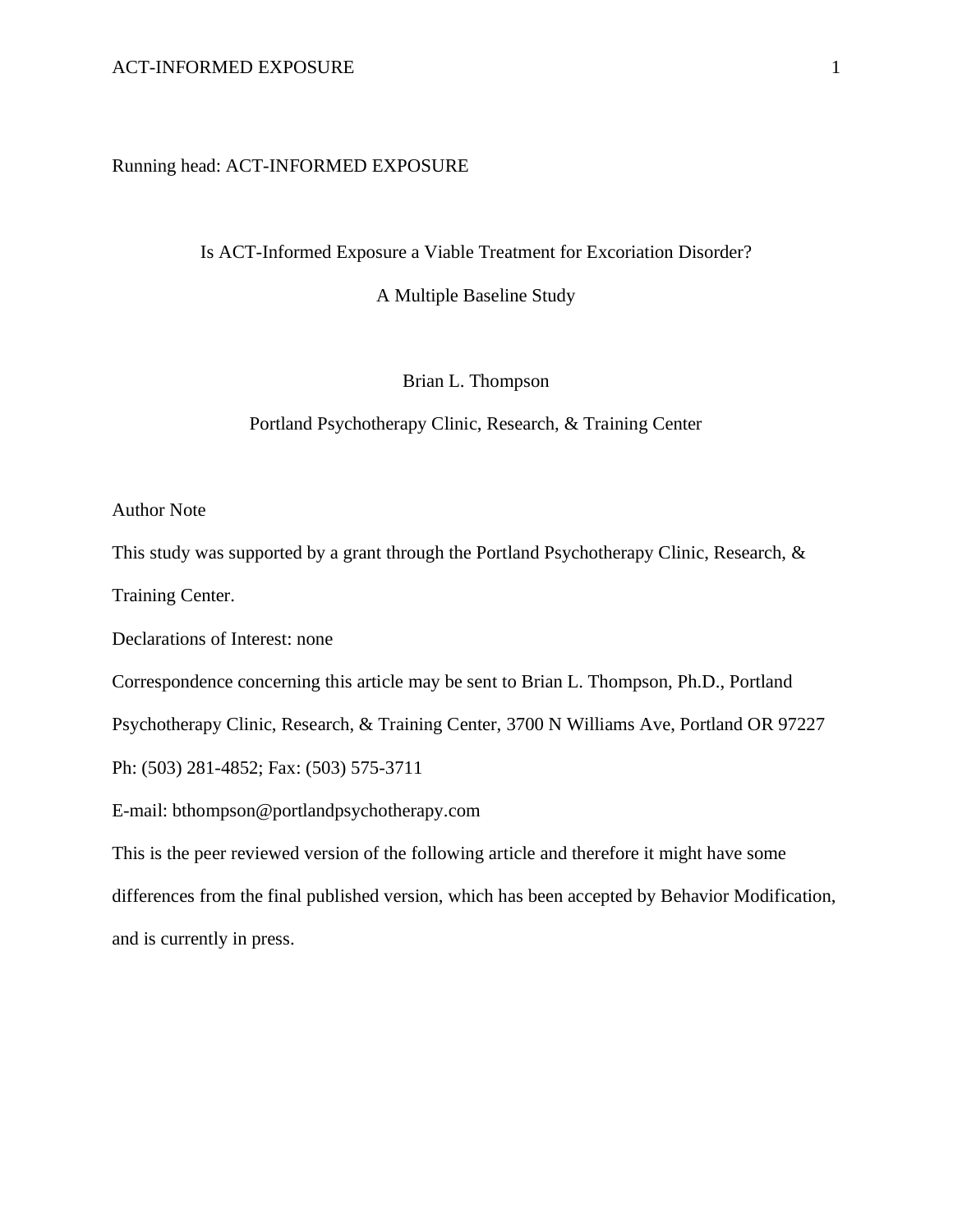### Abstract

This study piloted the use of ACT-informed exposure as an adjunct to habit reversal training (HRT) for excoriation disorder (ExD). Using a nonconcurrent multiple baseline single case design, 4 participants completed sessions of exposure and HRT. Repeated measures and selfreport data were collected on skin picking and psychological flexibility. 2 participants completed HRT followed by exposure, and 2 participants completed exposure followed by HRT. Results support the effectiveness of HRT in reducing picking. Results suggest exposure may have some impact in reducing picking, but effects were weaker compared to HRT. Contrary to predictions, repeated measures and self-report data did not indicate consistent improvement in psychological flexibility during exposure phases. As any reduction in picking may be clinically meaningful and all participants maintained gains at follow-up, there is some indication that exposure may be a second-line treatment worth further study. Limitations and future areas of research are discussed.

Keywords: acceptance and commitment therapy; exposure; excoriation disorder; single case design; habit reversal training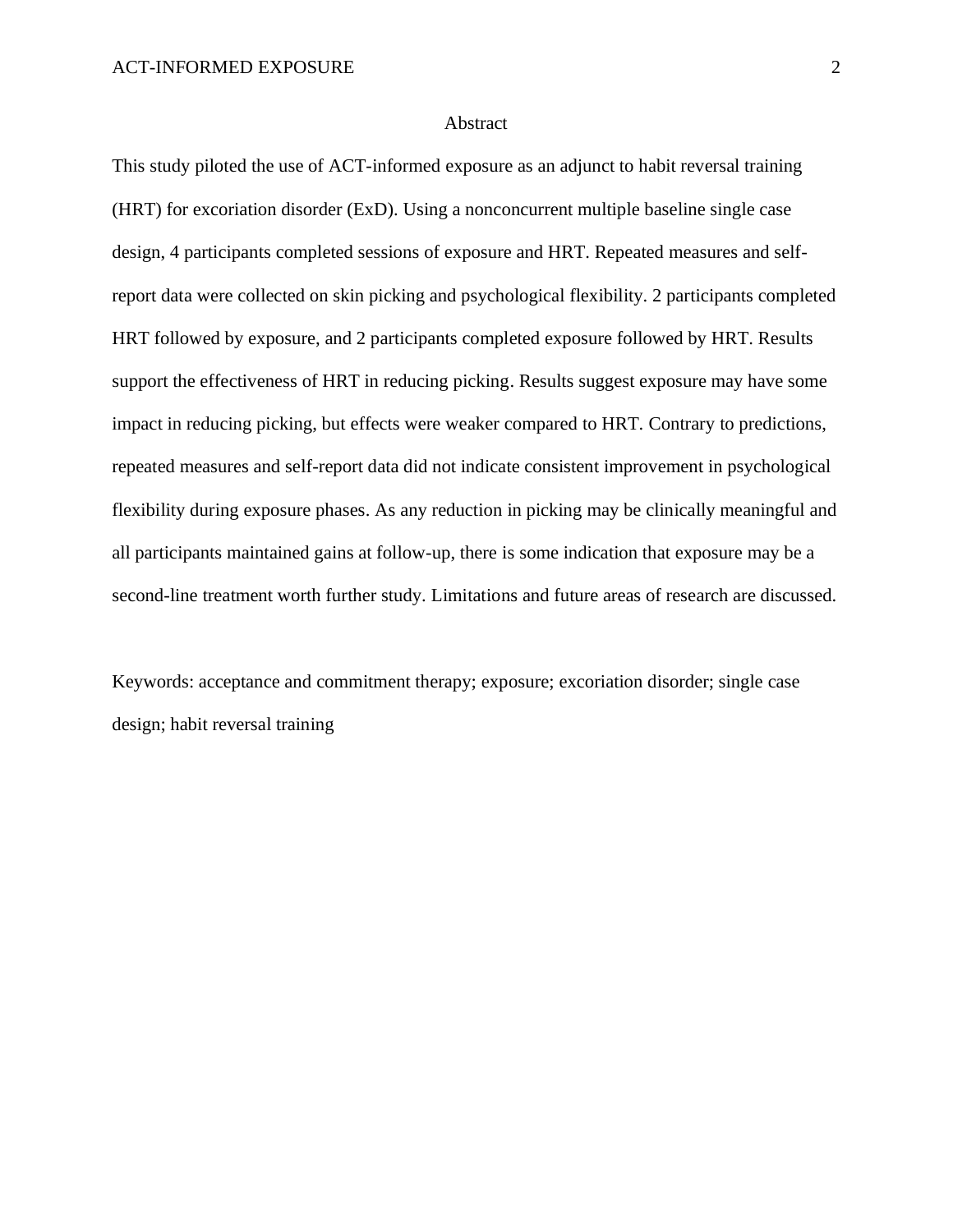Is ACT-Informed Exposure a Viable Treatment for Excoriation Disorder?

## A Single Case Design Study

Excoriation disorder (ExD) involves repetitive skin picking at one or more areas of the body. It is part of what are called body-focused repetitive behaviors (BFRBs) that include trichotillomania (hair pulling), nailing biting, and cheek biting. In a large sample of college students, 5.7% reported clinical levels of skin picking with 23.9% reporting subclinical picking within the past month (Houghton, Alexander, Bauer, & Woods, 2018).

Research on pharmaceutical treatments for ExD has been mixed, with reviews suggesting that placebo-controlled trials indicate no clear benefit to pharmaceutical interventions (Schumer, Bartley, & Bloch, 2016; Selles, McGuire, Small, & Storch, 2016). Instead, behavioral interventions appear most effective in reducing picking behavior (Schumer et al., 2016; Selles et al., 2016). The best supported behavioral treatment for ExD is habit reversal training (HRT). Originally developed to treat tic disorders and nervous habits, Twohig and Woods (2001) adapted HRT to treat skin picking. HRT involves: (a) awareness training of antecedents to picking; (b) and practicing a competing response that is incompatible with picking (e.g., clasping fingers together).

Early studies focused on HRT alone (Teng, Woods, & Twohig, 2006; Twohig & Woods, 2001), while subsequent studies included stimulus control interventions aimed at reducing exposure to triggers (e.g., covering mirrors) and creating barriers to picking (e.g., wearing gloves) as part of an HRT package (Capriotti, Ely, Snorrason, & Woods, 2015; Flessner, Busch, Heideman, & Woods, 2008). For the purposes of this study, HRT will refer to a package of: (a) awareness training; (b) competing response; (c) and stimulus control interventions. HRT appears successful as a standalone treatment and has been combined with cognitive therapy interventions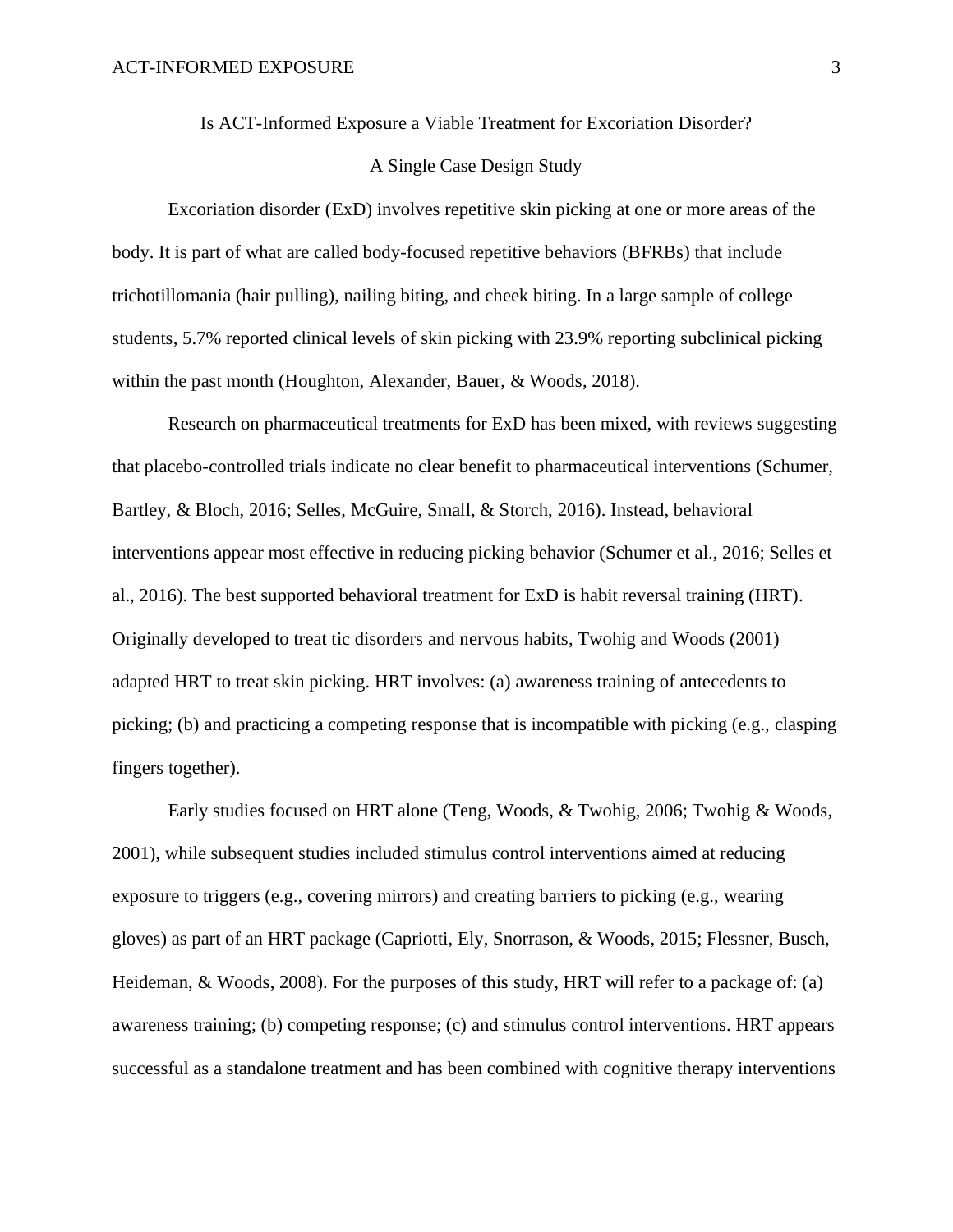(Schuck, Keijers, & Rinck, 2011) and acceptance and commitment therapy (ACT; Capriotti et al., 2015; Flessner et al., 2008). There is evidence that ACT without HRT may be an effective but not optimal treatment for ExD (Twohig, Hayes, & Masuda, 2006).

ExD is categorized in the 5<sup>th</sup> Edition of the *Diagnostic and Statistical Manual of Mental Disorders* among the obsessive-compulsive and related disorders (OCRD; American Psychiatric Association, 2013). For many OCRDs such as obsessive-compulsive disorder, body dysmorphic disorder, and hoarding, exposure therapy is considered one of the most effective interventions (e.g., Abramowitz & Jacoby, 2015). To date there is little published on the use of exposure therapy with BFRBs such as trichotillomania and ExD. Although an ACT-based treatment manual for trichotillomania by Woods & Twohig (2008) includes a brief section on using cue exposure in treating hair pulling, a recent review by Murphy, Flessner, and Smith (2016) found no empirical research studies on the use of exposure therapy in treating BFRBs.

Abramowitz and Jacoby (2014) argue that exposure is not an appropriate intervention for BFRBs. However, this criticism is based on a fear/anxiety model of exposure. Recent research has expanded the use of exposure in treating conditions that are not necessarily fear-based such as misophonia (Frank & McKay, 2018) and Tourette's syndrome (van de Griendt, van Dijk, Verdellen, & Verbraak, 2018; Verdellen et al., 2008).

The focus of exposure in ACT is not fear reduction so much strengthening psychological flexibility (Hayes, Strosahl, & Wilson, 2012; Thompson, Luoma, & LeJeune, 2013). Psychological flexibility refers to the ability to respond adaptively to aversive stimuli while taking action towards meaningful life directions. It has been conceptualized as consisting of 6 non-orthogonal core processes: *acceptance*, *cognitive defusion*, *present moment awareness*, *selfas-context, values*, and *committed action*. Recent studies have found that both non-ACT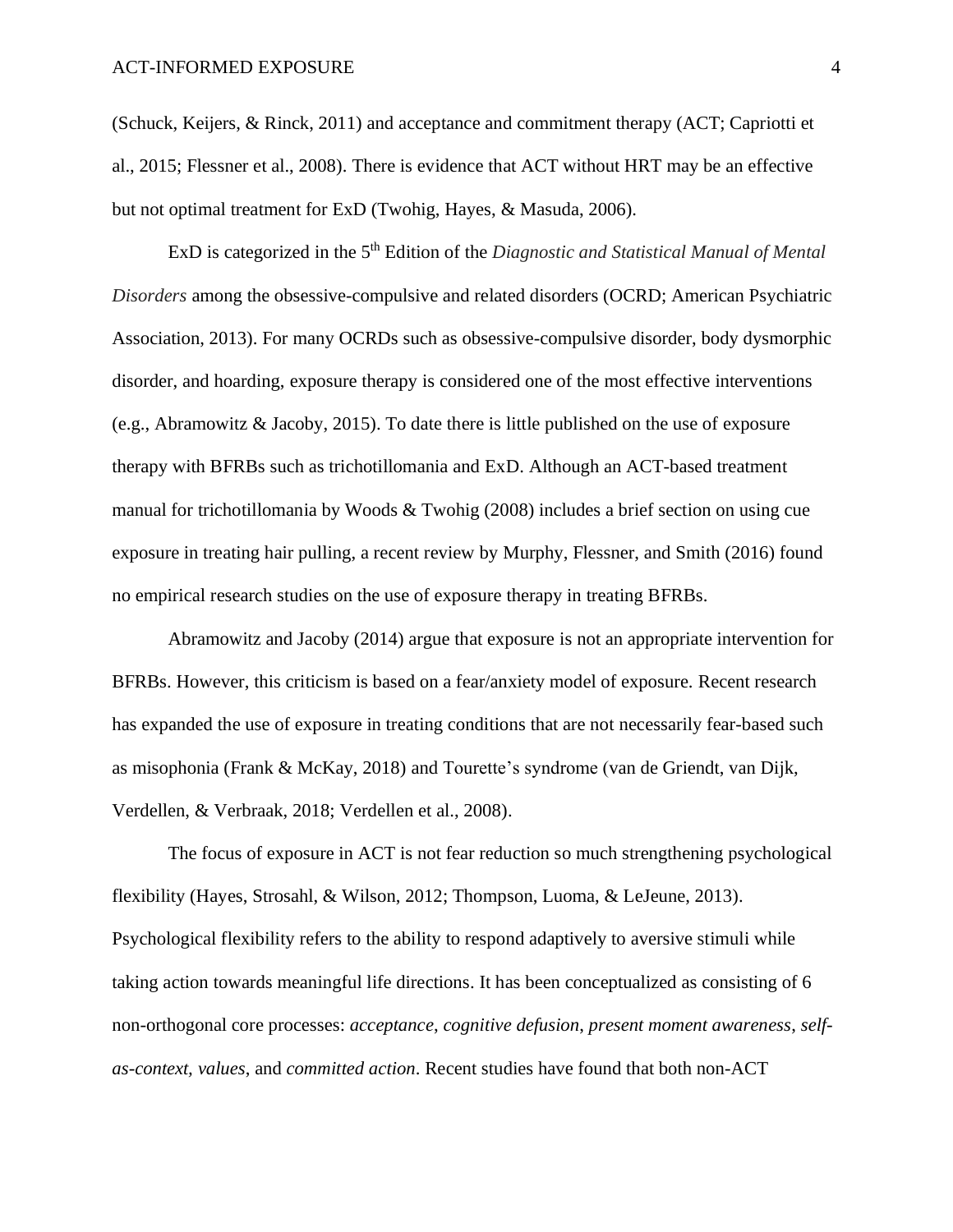exposure (e.g., focused on fear reduction) and exposure delivered in an ACT context strengthen psychological flexibility in OCRDs (Thompson, Twohig, & Luoma, 2021; Twohig et al., 2018). As exposure is already an accepted intervention in the treatment of several anxiety and OCRDs (e.g., Bluett, Homan, Morrison, Levin, & Twohig, 2014), expanding its use in treating BFRBs may help further a larger goal of disseminating transdiagnostic interventions (Murphy et al., 2016). Additionally, as ACT interventions without exposure have been found to be effective in the treatment of ExD (Capriotti et al., 2015; Flessner et al., 2008; Twohig et al., 2006), the addition of exposure within an ACT context is a logical extension of this prior acceptance-based research for BFRBs.

Many people with ExD learn through HRT to resist the urge to pick in the moment. However, the researcher observed in his clinical experiences that some clients report that resisting urges to pick requires great effort and concentration. When these clients become tired, distracted, and less able to inhibit behavior, they sometimes return to pick at targets they sighted earlier in the day. One aim of implementing exposure in an ACT context is to teach people with ExD to practice emotional acceptance of their urges to pick with less struggle, allowing these urges to eventually reside and reducing the likelihood they will pick later when they become distracted or tired.

The purpose of this pilot study was to examine the use of exposure as an adjunct to HRT for ExD. It was predicted that the addition of exposure would result in: (a) decreases in skin picking above and beyond HRT alone; (b) and increases in psychological flexibility in responding to picking urges (i.e., able to observe urges to pick without engaging in picking behavior). To our knowledge, this is the first research study on the use of exposure in treating BFRBs.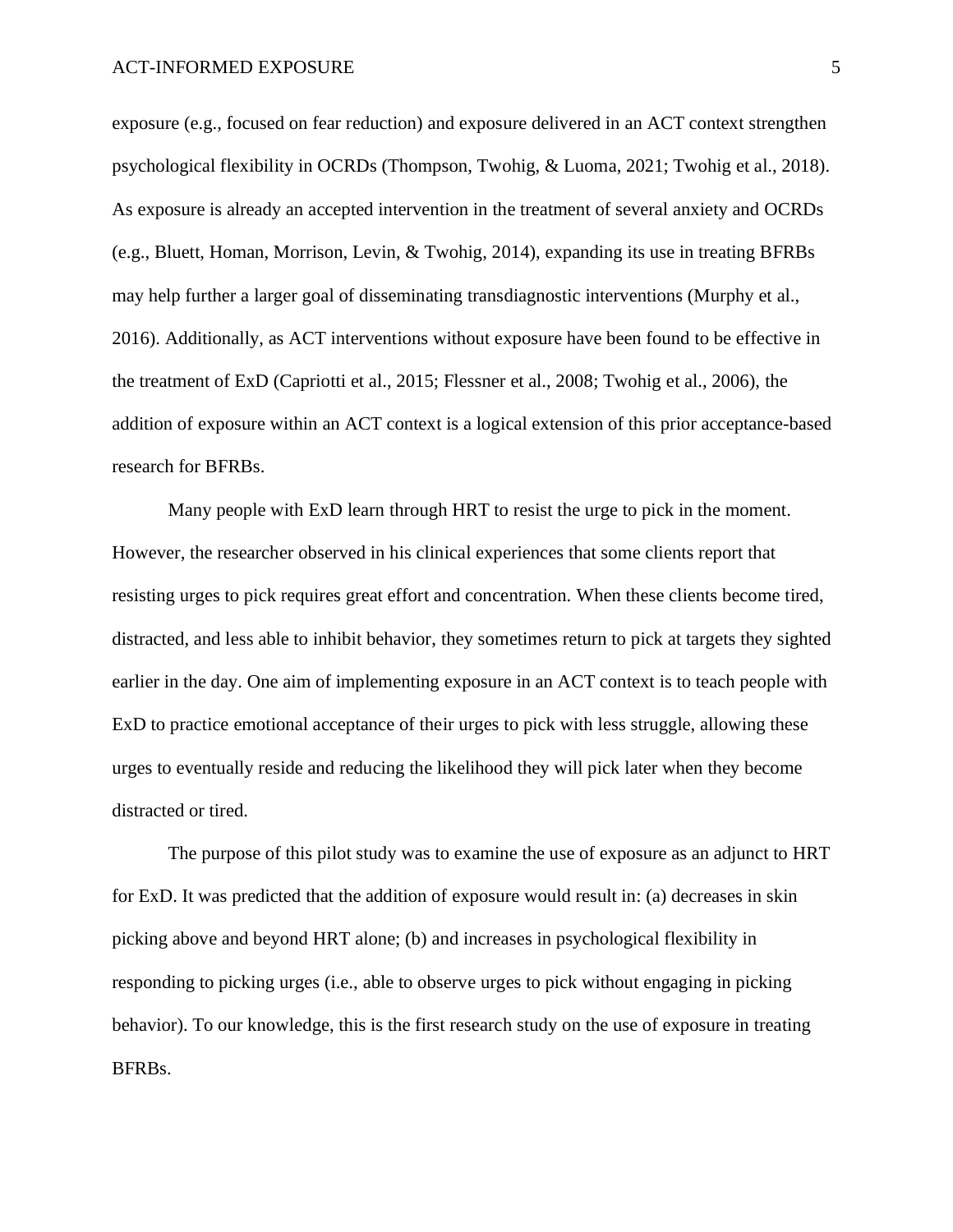### **Method**

### **Design**

This study used an intensive single-case design methodology (e.g., Barlow, Nock,  $\&$ Hersen, 2009) and was conducted in a private behavioral health clinic in a northwestern state in the United States. Single-case designs are particularly conducive to practice settings, as they require fewer resources and less infrastructure to implement than group designs while maintaining high internal control (Codd, 2018). This manuscript was prepared according to SCRIBE guidelines for reporting single case design studies (Tate et al., 2016). Prior to data collection, this study was approved by the Behavioral Health Research Collective Institutional Review Board (IRB). Participants ( $N = 4$ ) were recruited through websites associated with the researcher's clinic, professional listservs, word-of-mouth referrals, and through an approved posting on The TLC Foundation for Body-Focused Repetitive Behaviors "Volunteer for Research" webpage.

This study used a nonconcurrent multiple baseline design across participants. This within-participants design compares participants across baseline and interventions phases and allows participants to be incorporated into the study as they become available (e.g., Barlow et al., 2009). Baselines were staggered, and participants did not begin the intervention phase until a stable baseline of daily skin picking was established. There were 2 conditions. In condition 1, following the baseline phase, two participants began with HRT followed by exposure. In condition 2, following the baseline phase, two participants began with exposure followed by HRT. Participants were randomly assigned to each condition. The first participant was assigned to condition 1, the second to condition 2, the third to condition 1, and the fourth to condition 2. If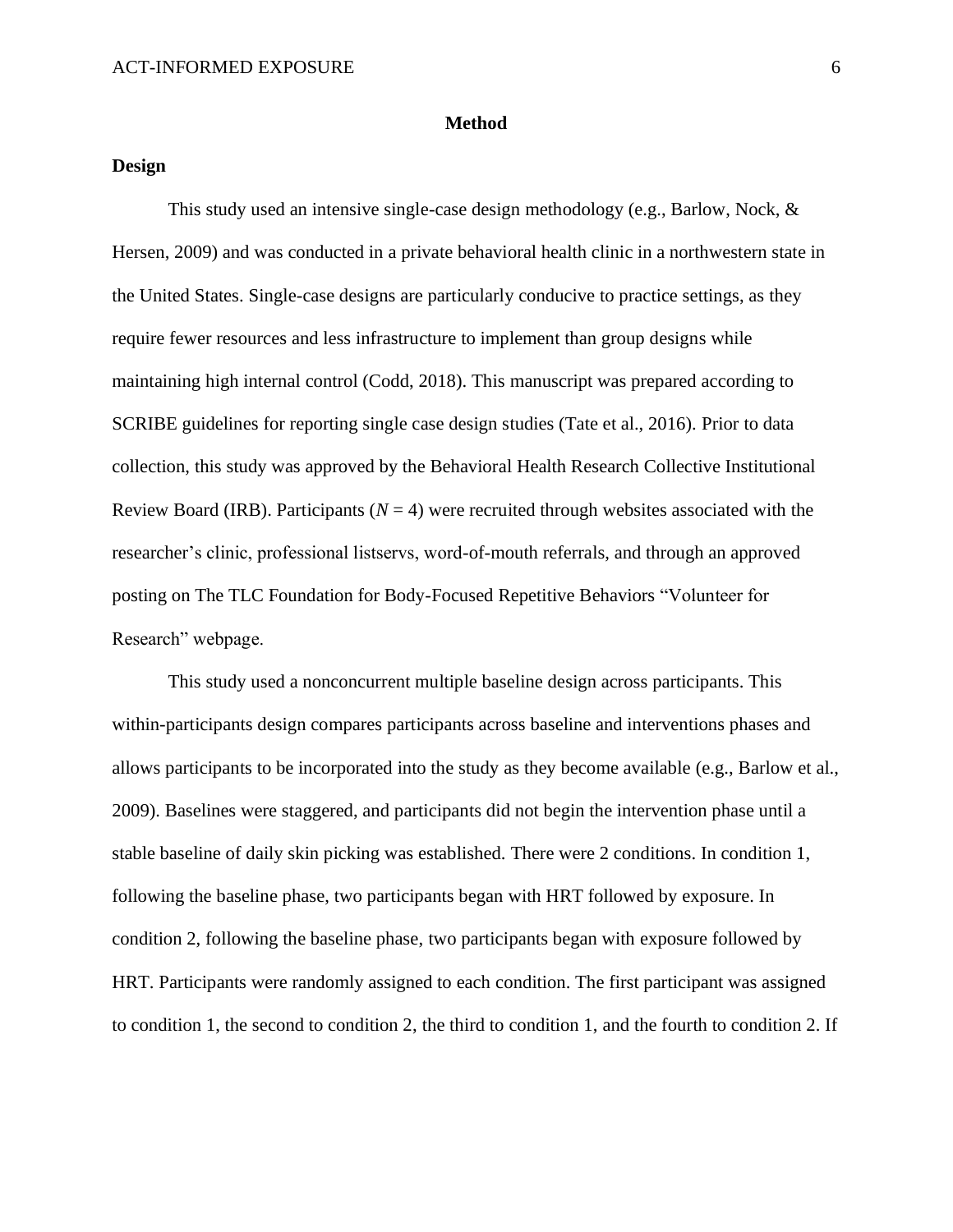a participant discontinued before completing the study, the next participant accepted into the study would fill the vacant condition.

After a stable baseline was established following a minimum of 3 weeks, participants began the intervention phase. For participants who began HRT prior to exposure, HRT interventions were not withdrawn during the exposure phase; however, no new HRT interventions were added (e.g., stimulus control). For participants who began with exposure prior to HRT, exposure exercises were suspended during the HRT phase.

### **Measures**

Consistent with single-case design methodology (Barlow et al., 2009; Codd, 2018), the primary outcomes of picking and psychological flexibility were assessed through repeated measures. Participants submitted daily scores of one-item measures of picking and psychological flexibility. Participants could choose the method for submitting scores: a.) leave voice mail on researcher's private extension; b.) submit through secure online form; c.) email researcher. All participants chose to email ratings in a de-identified form (i.e., if someone were to read the email, it would not be clear what the numbers reflected). Established self-report measures of picking and psychological flexibility were administered at each session, and measures of psychological functioning and picking style were administered at the beginning of each phase.

**Repeated measurement.** Our primary hypotheses were tested using 2 one-item measures administered daily to assess changes in behavior across phases.

*Self-monitoring.* After consenting to the study, participants were asked to provide daily scores of the "**number** of *skin picked* and/or *hairs pulled*." Skin picking was defined as "removal of one's skin via the use of finger(s) or device (e.g., tweezers)," and hair pulling was defined as "pulling out of one's hair via the use of finger(s) or device." The wording of these items was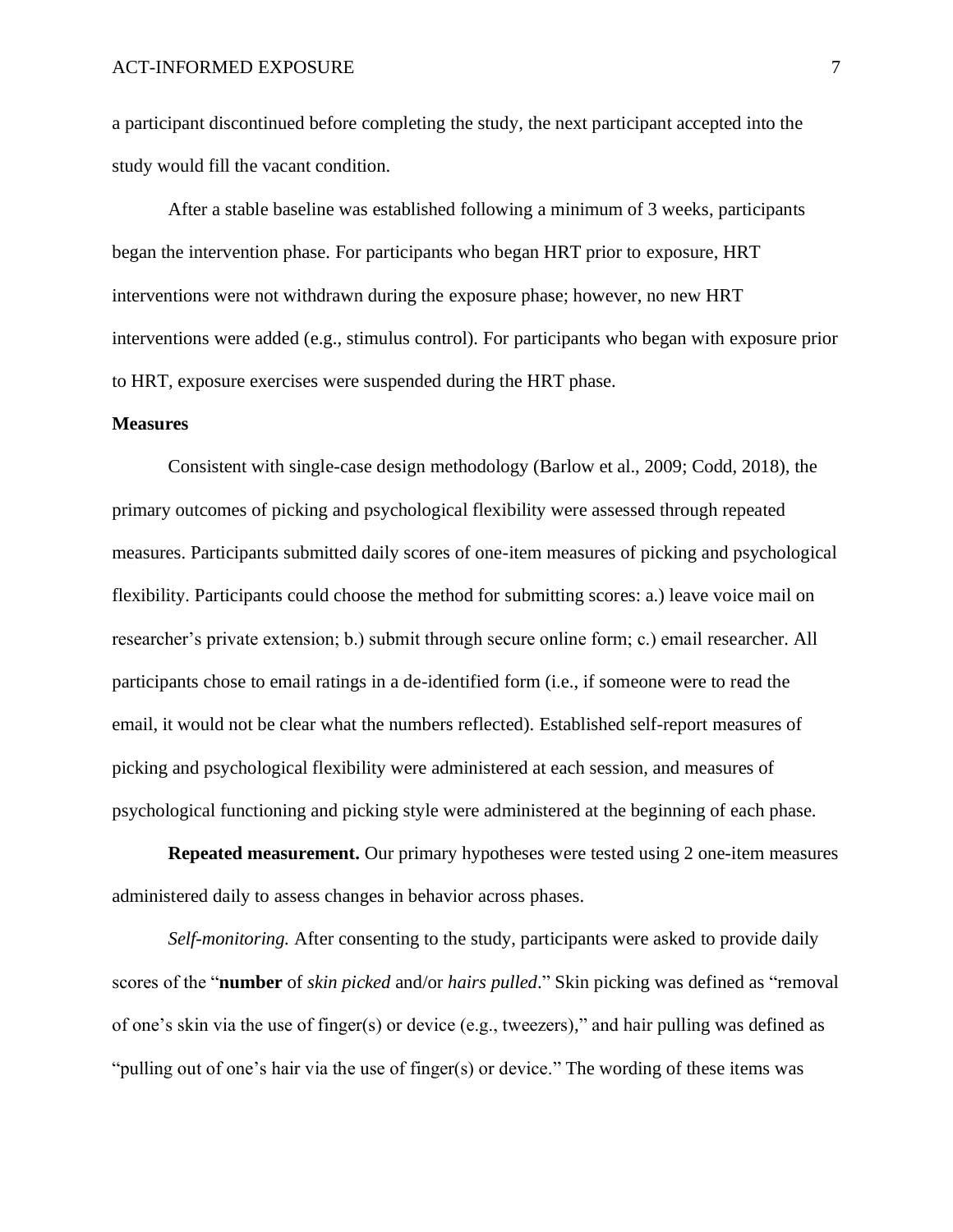adapted from published single-case design studies of picking (e.g., Flessner et al., 2008; Twohig et al., 2006). The hair pulling item was included for any participants with co-morbid trichotillomania, as skin picking and hair pulling may co-occur at rates higher than expected by chance (Snorrason, Belleau, & Woods, 2012). However, none of the participants in this sample reported hair pulling.

*Before Session Questionnaire (BSQ; Forman et al., 2012)*. The full BSQ consists of a bank of items intended to assess outcomes and processes related to ACT and cognitive therapy (CT). Two BSQ items intended to assess theorized mediators of change between ACT and CT reflect the use of *change* strategies (e.g., challenging thoughts or feelings) versus *acceptance*  strategies (e.g., accepting thoughts and feelings without trying to change them). The first item reflects *cognitive acceptance*. The second item reflects *affective acceptance*. As Thompson et al. (2021), which used these items for repeated measurement of psychological flexibility in a sample of participants with OCD, found that the *cognitive* and *affective* items covaried, these 2 items were combined into a single item for this study. The daily psychological flexibility item was worded as "Whenever I had *bothersome thoughts* or *feelings* over the past day, I tended to...." and was rated on a Likert-type scale from 1 ("Just notice them without trying to change them") to 7 ("Try to change them or get rid of them"). Lower scores reflect greater psychological flexibility.

**Self-report measures.** In addition to repeated measurement, the study included standardized self-report measures of behavior relevant to the study hypotheses.

*Skin-Picking Scale-Revised (SPS-R; Snorrason, Olafsson, et al., 2012).* The SPS-R is an 8-item self-report measure of skin picking. Items are rated on a scale of 0 to 4, with higher scores reflecting greater picking severity. A total score or 2 subscales (symptom severity; impairment)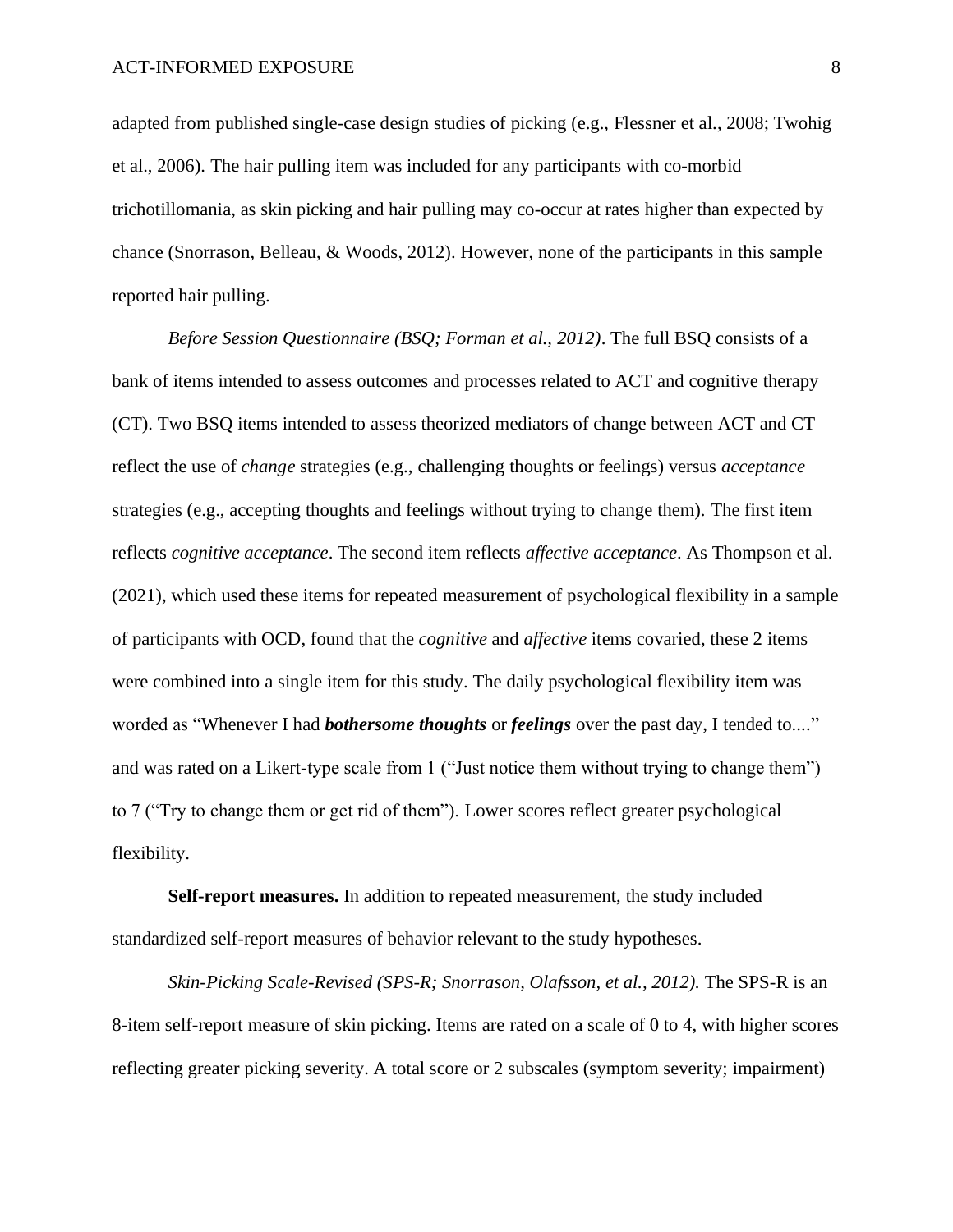may be calculated. For this study, only the total score is presented as the subscales did not yield any additional findings above and beyond the total score alone. According to Snorrason, Olafsson et al., internal consistency for the total score is .83 and the subscales have high correlations with the total score (.86-.89).

*Acceptance and Action Questionnaire-II (AAQ; Bond et al., 2011).* The AAQ is a 7-item self-report measure of psychological flexibility on a scale of 1 ("never true") to 7 ("always true") with lower scores reflecting greater psychological flexibility. Internal consistency ranges from .78-.88, and it has acceptable test-retest reliability (3 months = .81; 12 months = .79; Bond et al., 2011). Ong et al. (2019) found that context-specific variants of the AAQ (e.g., diagnosis) exhibited greater treatment sensitivity than the version of the AAQ used in this study. Although there is a published version of the AAQ for trichotillomania (i.e., AAQ-TTM; Houghton et al., 2014), there were no known versions of the AAQ for ExD at the time this study was conducted, and the general measure was used.

*Milwaukee Inventory for the Dimensions of Adult Skin Picking (MIDAS; Walther, Flessner, Conelea, & Woods, 2009)*. The MIDAS is a 12-item self-report measures that assess 2 styles of skin picking: (a) focused; and (b) automatic. Each subscale consists of 6 items rated on a Likert-scale from 1 ("Not true for any of my picking") to 5 ("True for all of my picking"). The MIDAS subscales have demonstrated adequate internal consistency (.77-.81) and are orthogonal (Walther et al., 2009)

*Outcome Questionnaire-45.2 (OQ45; Lambert et al., 1996)*. The OQ45 was designed to assess client outcome of overall life functioning in treatment settings. Items are rated on a 5 point Likert scale of 0 ("never") to 4 ("always") with a possible total score between  $0 - 180$ . The recommended cut-off score is >63 for clinical significance, and differences in scores of 14 points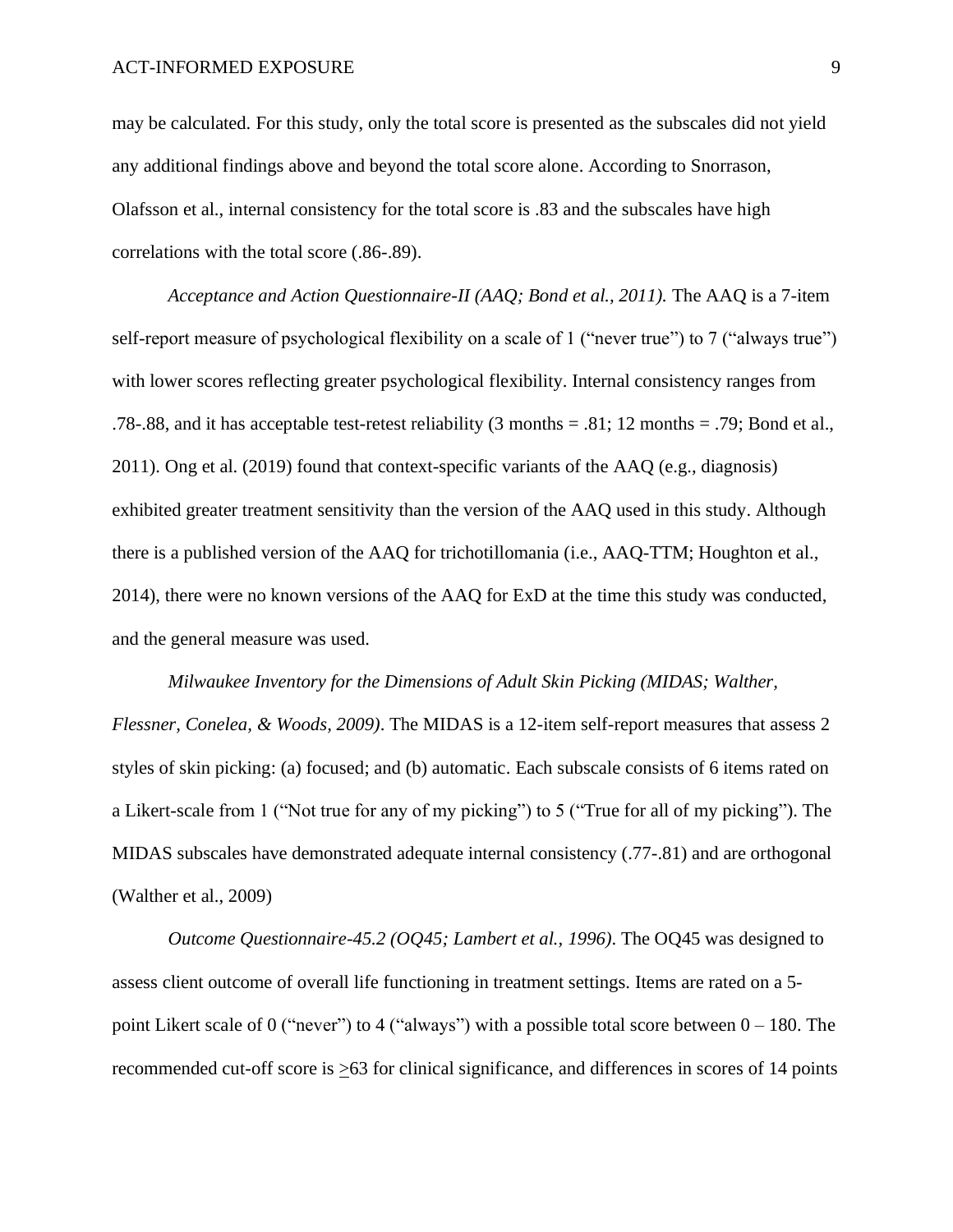or more between two or more administrations are considered clinically significant. Although there are three subscales, only the total score was used. Lambert et al. (1996) found the total score has high internal consistency (.92) and high test-retest reliability (.84).

### **Procedure**

Participants completed a phone screening prior to scheduling an in-person assessment. Phone screening eligibility included: (a) 18 years or older; (b) can read and speak in English; (c) no disabilities that would preclude ability to participate in the study (e.g., autism spectrum) or thought disorders; (d) no previous treatment experience with cognitive behavior therapy for BFRBs. If a potential participant passed the phone screen and remained interested in the study, a 45-minute assessment was scheduled with the researcher who was also the therapist for all participants.

At the in-person assessment, participants were provided a description of the study and completed a study-specific consent form. ExD diagnosis was confirmed using *DSM-5* criteria. The participant completed all self-report measures (i.e., SPS-R, AAQ, MIDAS, OQ45). At completion of the assessment, participants were asked to begin daily self-monitoring (e.g., number of picks per day; BSQ item). At each session, participants completed the SPS-R and AAQ. At each change in phase, participants also completed the MIDAS and OQ45.

At completion of treatment, a 3-month follow-up was scheduled. Participants suspended daily assessments until the follow-up, when the experimenter contacted them and asked them to provide 2 weeks of daily assessments. They attended one in-person session where they completed self-report measures and provided feedback about the study. Participants were given a \$50 gift certificate for completing the 3-month follow-up.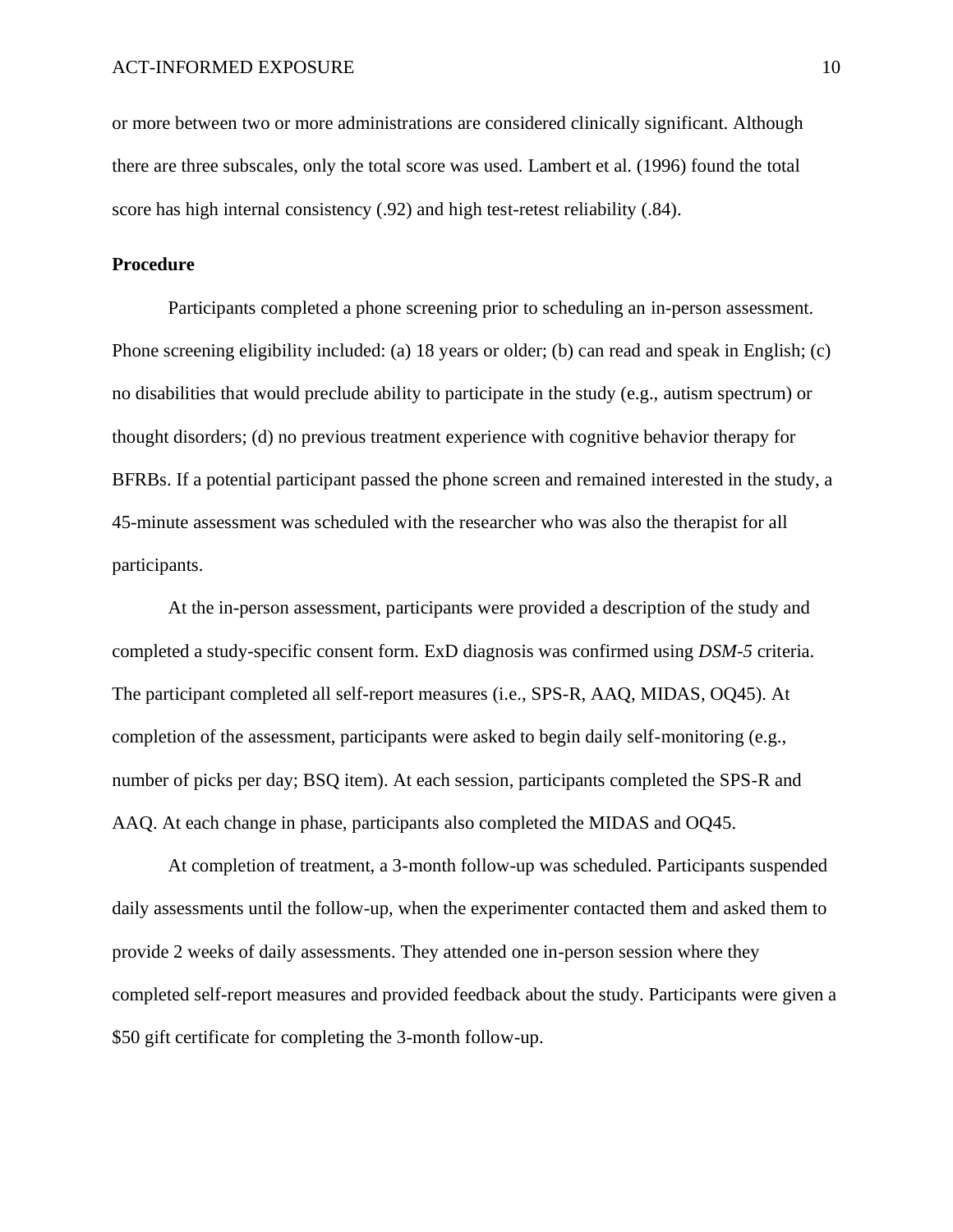Consistent with the recommendation in Barlow et al. (2009) that baseline be plotted with a minimum of 3 data points, all participants completed the AAQ and SPS-R across at least 3 baseline sessions before beginning the intervention phase. During the baseline phase, the therapist also gathered information about picking behavior, psychosocial history, and provided an informational handout on BFRBs.

The HRT phase had 3 components: (a) awareness training through completing a daily self-monitoring form; (b) identifying and practicing a competing response with one's hands (e.g., lacing fingers together) when participants noticed an urge to pick; (c) identifying and implementing stimulus control interventions (e.g., removing light bulbs in bathroom or replacing with lower wattage to reduce ability to see imperfections on skin).

The exposure phase was designed by the researcher. In the first session of the exposure phase, participants were oriented to the ACT psychological flexibility model. Creative Hopelessness—the idea that struggling with or trying to avoid urges to pick increases their intensity—was introduced through an experiential exercise, Finger Traps. A guided mindfulness exercise created by the researcher, called "Willingness with Urges" was introduced in session, and participants were provided with a recording for home practice. A third experiential exercise, the Willingness Switch, oriented participants to the ACT process of acceptance or willingness defined as "being fully present and allowing yourself to feel the urge." In the second session, the therapist provided the rationale for ACT-informed exposure:

We're going to be focusing on deliberately evoking the urge to pick your skin, and then practicing being present with these urges without picking. You'll learn ways to respond more flexibly to whatever shows up for you when you experience urges.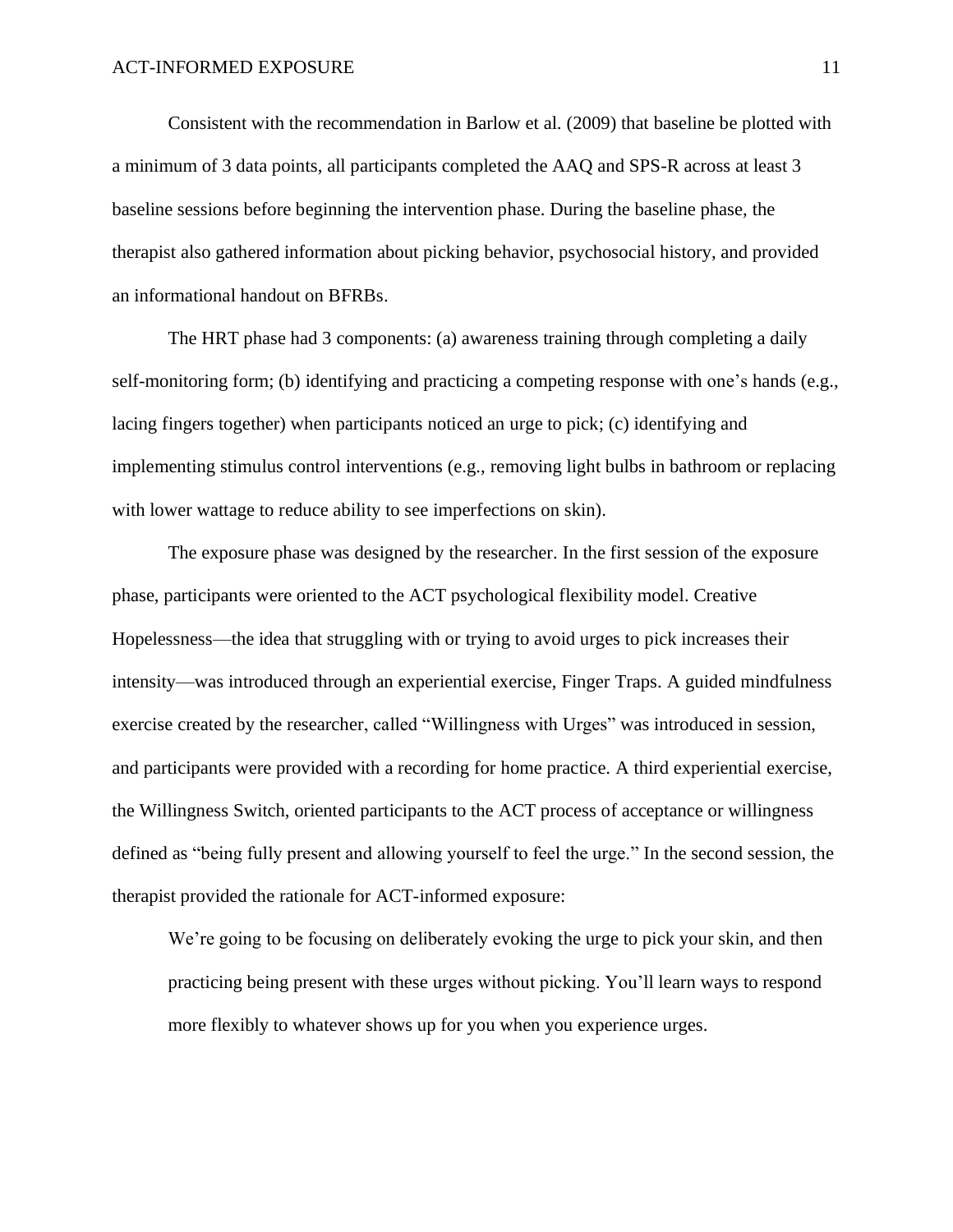The therapist and participant identified procedures to deliberately trigger urges to pick. These procedures included some combination of: (a) tactile or visual scanning of picking sites; (b) common picking contexts (e.g., bathroom); (c) site or part of the body (e.g., face, arms, shoulders). For example, participants might practice exposure to tactile scanning of their shoulders or visual scanning of their face in a mirror. Participants assigned ratings of difficulty to each procedure on a 0-10 scale ( $0 =$  no urge; 10 = overwhelming urge).

During exposure, participants practiced evoking urges to pick while rating their experience of the urge on two scales: (a) Urges  $(0-10: 0 =$  no urge;  $10 =$  overwhelming urge); (b) and Willingness (0-10:  $0 =$  not willing; 10 = fully open). The therapist guided participants to practice observing and developing awareness of internal events such as thoughts (e.g., "I need to pick this"), breathing (e.g., deep or shallow), interoceptive sensations (e.g., tightness in chest), and sense perceptions (i.e., touch, taste, smell, sight, sound). After evoking urges to pick, participants were instructed to practice willingness and expand their awareness of other sense perceptions (e.g., breathing; interoceptive sensations). Every 30 seconds to 1-2 minutes, participants rated Urges and Willingness scores. Exposure was repeated in-session until participants developed a consistent procedure they could practice at home. As homework, participants were instructed to practice exposure at home for 5-10 minutes per day. Each trigger was practiced for 1-2 weeks.

#### **Results**

### **Participant Background and Summary of Treatment**

Participant 1 (P1) was White, cis-gender, queer, female in her mid-20's who had been picking since age 11 with worsening picking in the past 3-4 years. She was referred to the study by her Employee Assistance Program therapist whom she had started seeing for work-related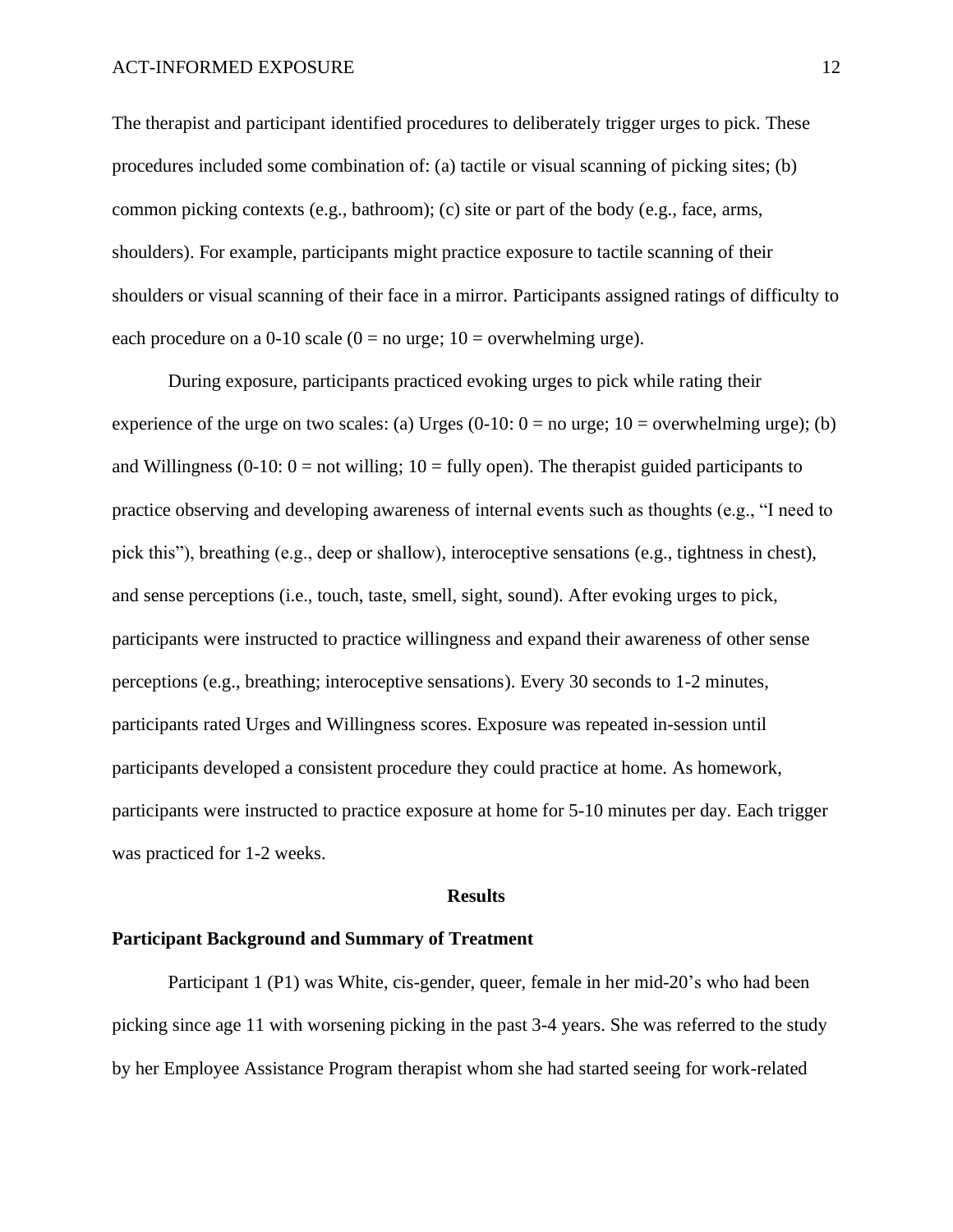stress, and she agreed to discontinue treatment with this therapist after beginning the study. P1 stated she typically picked when she was anxious, stressed, or bored. Thoughts related to picking included, "get that out of my skin" (e.g., ingrown hair). P1 stated that picking usually began as automatic and became more focused when she became aware she was picking. P1 reported history of depressive episodes, multiple traumas, and disordered eating when younger. P1 reported she had keratosis pilaris. She was prescribed psychiatric medication. P1 found that, after triggering urges to pick, expanding her attention to ambient sounds augmented her ability to remain present and practice willingness with urges. When asked for feedback at study completion, P1 stated she "really liked" exposure practice and found it "more helpful overall." She described HRT strategies as "good starters."

Participant 2 (P2) was a White, cis-gender, heterosexual female in her early 30s. She was referred by her primary therapist, whom P2 had been seeing for anxiety and depression. As P2 had been working with her therapist for 6 months prior to beginning the study, and they had not focused on skin picking, the researcher allowed her to continue working with her primary therapist on the condition they did not address picking. She was not prescribed psychiatric medication. P2 reported co-morbid OCD, generalized anxiety disorder, and dysthymic disorder. P2 reported she primarily picked at blemishes on her body with picking episodes lasting no longer than 15-20 minutes. During the exposure phase, P2 found that expanding awareness of her breathing and sense perceptions helped her remain present and practice willingness with urges to pick. At treatment completion, P2 stated she found exposure "helpful but hard." When asked about treatment order (exposure, then HRT), P2 stated she thought treatment order was reasonable, as she "learned to sit with urges" during the exposure phase before taking action to disrupt them using HRT.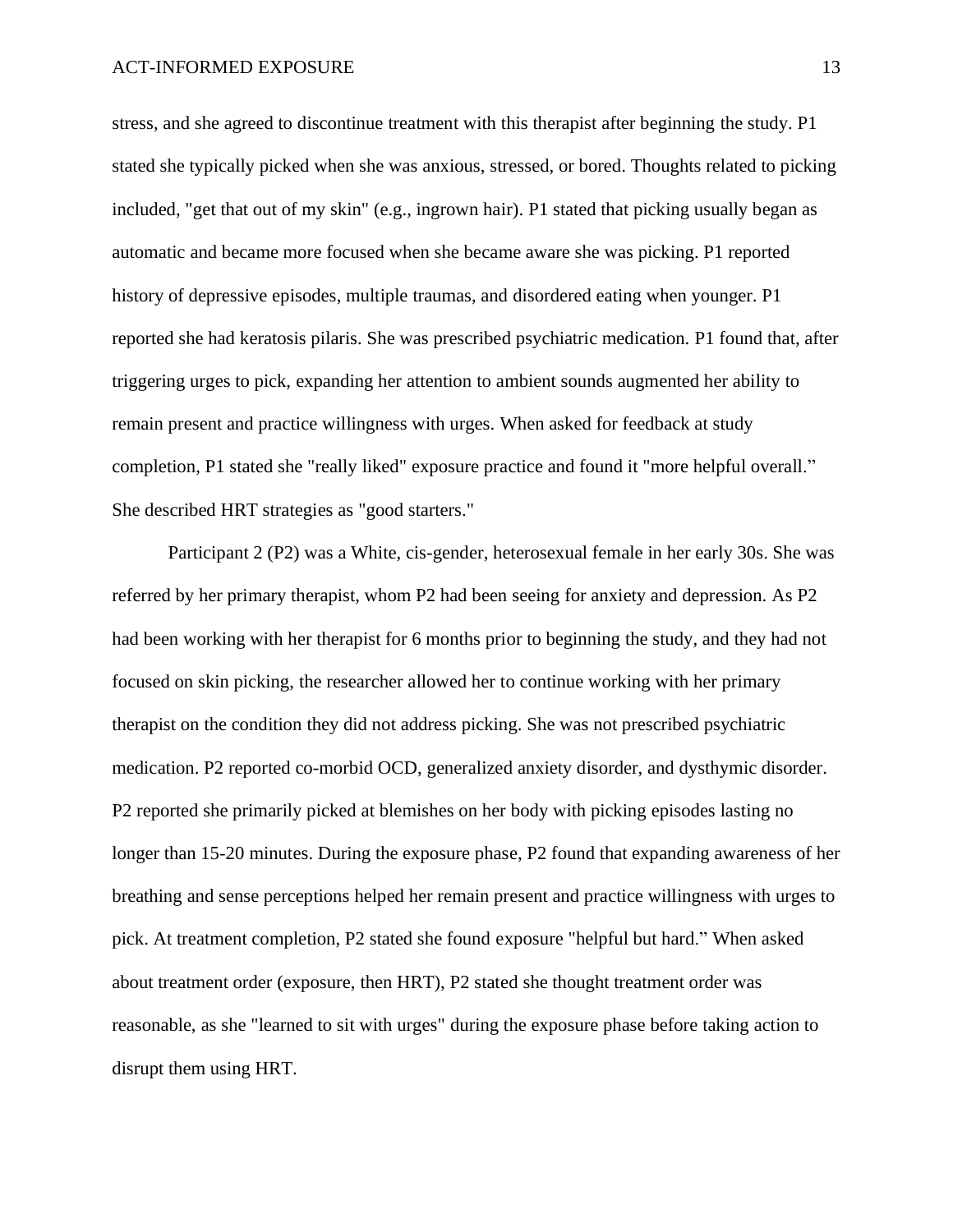Participant 3 (P3) was a White, cis-gender, queer female in her late 60s. She learned about the study through The TLC Foundation for Body-Focused Repetitive Behaviors "Volunteer for Research" webpage. P3 reported history of treatment for OCD, and she had been diagnosed with bipolar II disorder within the past 10 years. She stated she had not received treatment for skin picking and had not realized ExD was a diagnosis until recently. She was prescribed psychiatric medication. P3 reported history of picking since age 7 when she began picking at her knuckles. In order of severity, P3 reported she: (a) tears/chews at skin on fingers; (b) tears skin on the underside of her toes and feet; (c) pops pimples on her face, neck, and back; (d) scratches at her scalp; (e) scratches the inside of her ear canal with paper clip (new). P3 indicated she had tried stimulus control interventions in the past on her own. During the exposure phase, P3 found that expanding awareness of her breathing, interoceptive sensations, and sense perceptions (esp. taste), and by naming internal experiences ("belly breathing") allowed her to remain present and practice willingness with urges to pick. At study completion, P3 stated she found "exposure has been what really accelerated" progress with picking, noting practice increased awareness of picking behavior. P3 recommended exposure be practiced in 15+ minutes increments, as she felt she required more time to "get to the friendly place" and did not believe exposure would have been as effective if she had limited practice to 5-10 minutes, the minimum required by the study protocol.

Participant 4 (P4) was a White transgender, non-binary, bisexual individual in their late 20's. They learned of the study while researching therapists. They were not in therapy and not prescribed psychiatric medication. P4 reported picking began as a small child. When they were 5 or 6, they realized they could pull skin under their fingernail and experienced this as extremely reinforcing. P4 stated that, "anytime I look at my hand, I have an urge to pick" (e.g., cuticles). P4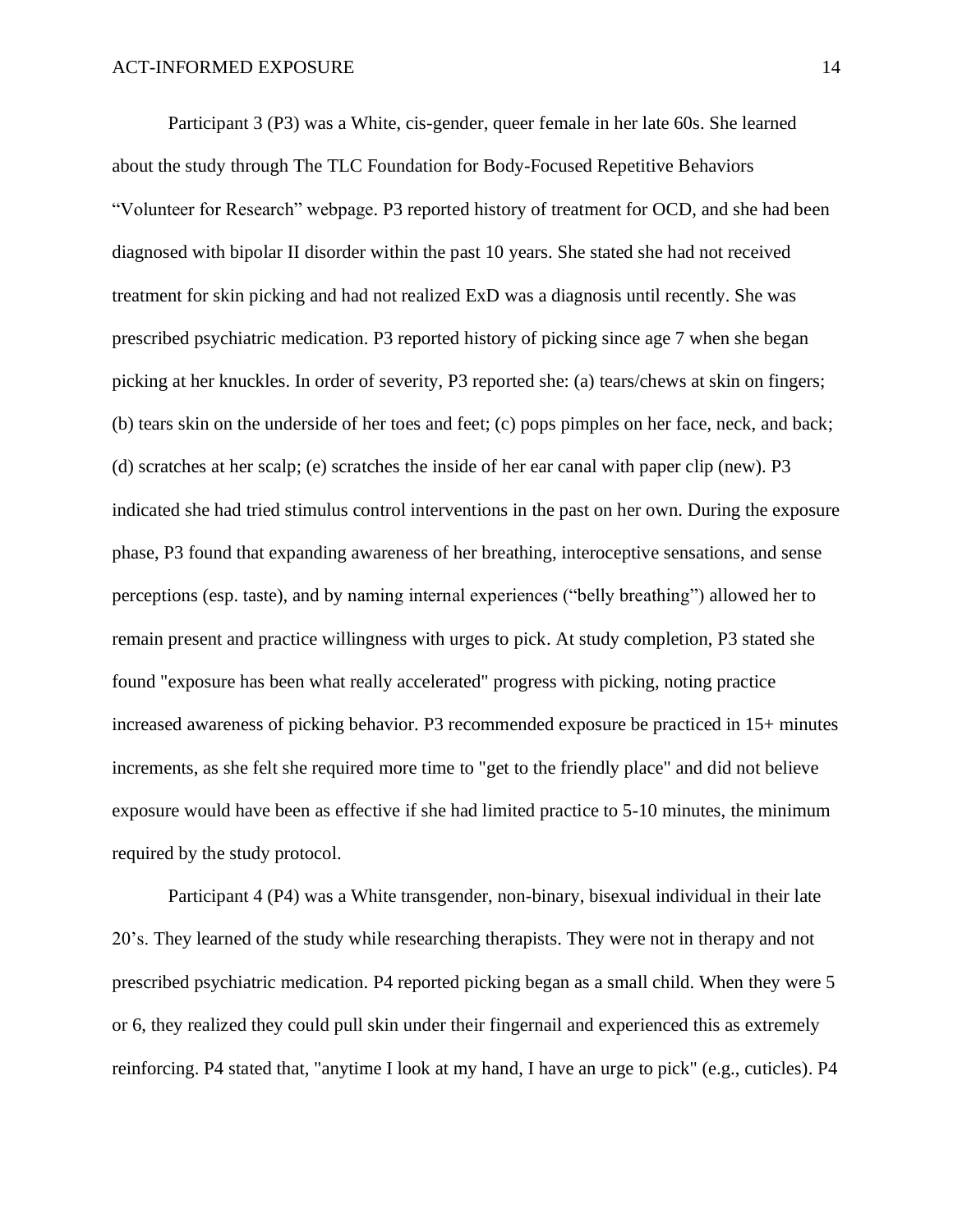reported picking at their face, shoulder, and neck. Stated they use their fingers primarily to pick but had started to pick with tweezers more recently. During the exposure phase, P4 found that expanding awareness of visual stimuli (e.g., movement of trees) and tactile sensations (e.g., sensation of jeans) helped them remain present and practice willingness with urges to pick. At study completion, P4 stated they found exposure "challenging" but felt exposure practice increased awareness of picking behavior and facilitated engagement in HRT. P4 stated they felt exposure work "clicked" when they began HRT.

Two participants dropped out during the study. They were each replaced by the next volunteer who completed the screening. One, a cis-gendered female, withdrew due to childcare issues during the baseline phase after two meetings. P1 replaced her in condition 1. The other participant, a cis-gendered female, who was in the exposure then HRT condition, completed six meetings and withdrew as she was struggling to complete out of session work (e.g., exposure practice; daily assessments) and had upcoming travel plans. P2 replaced her in condition 2. No adverse events were reported by participants in this study.

## **Primary Outcomes – Daily Assessment**

The standard method for evaluating single case design data is visual inspection (e.g., Barlow et al., 2009). Repeated measurement data was graphed and carefully inspected for shifts between phases.

**Number of skin picks per day.** Graphs of daily ratings for these items are provided in Figure 1. Baseline number of skin picks per day is higher for participants in condition 1 than for participants in condition 2. In condition 1, baseline mean picks per day for P1 and P3 are 55.85 and 69.56, respectively. In condition 2, baseline mean picks per day for P2 and P4 are 27.71 and 25.00, respectively.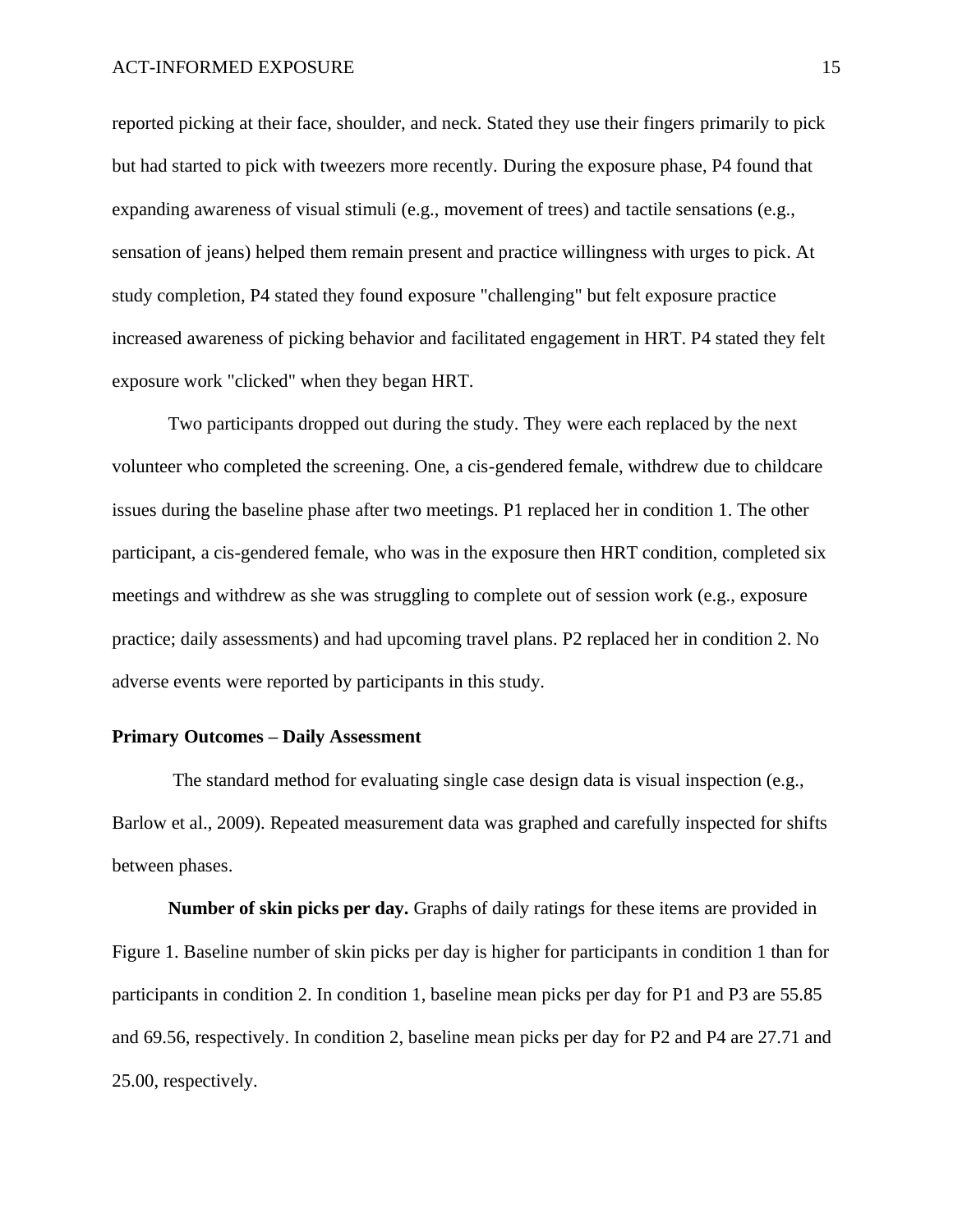Baselines appear stable. The first week of data for P1 was not included on the graph because of a misunderstanding about what was being tracked. Instead of number of skin picks per day, P1 initially reported picking "episodes" per day, which included multiple pickings. After reexplaining the metric at the second session, P1 began tracking number of picks per day. There is a sudden decrease in picking 3 days before beginning the intervention phase. This may reflect normal day-to-day fluctuations for P1, as these scores remain within the range of ratings that preceded them and mainly stand out because they are consecutive.

Graphs for P1 and P3, who engaged in the HRT phase before the exposure phase, indicate marked decreases in picking during the HRT phase. There are additional decreases in picking during the exposure phase; however, it is not possible from the study design to gauge whether P1 and P3 would have continued to report reductions in picking with HRT alone.

Graphs for P2 and P4, who engaged in the exposure phase before the HRT phase, indicate minimal decreases in picking during the exposure phase compared to HRT phase. In the graphs for both P2 and P4, there are greater reductions in picking between the exposure and HRT phases, than between the baseline and exposure phases.

Taken together, graphs for all participants support the robustness of HRT in reducing in picking. Reductions in picking during exposure phases were much smaller compared to the HRT phases. Graphs in Figure 1 indicate all four participants maintained reductions in picking at the 3-month follow-up.

**Daily psychological flexibility ratings.** Graphs of daily ratings of the BSQ one-item psychological flexibility measure are provided in Figure 2. Lower scores reflect strong psychological flexibility whereas higher scores reflect low psychological flexibility.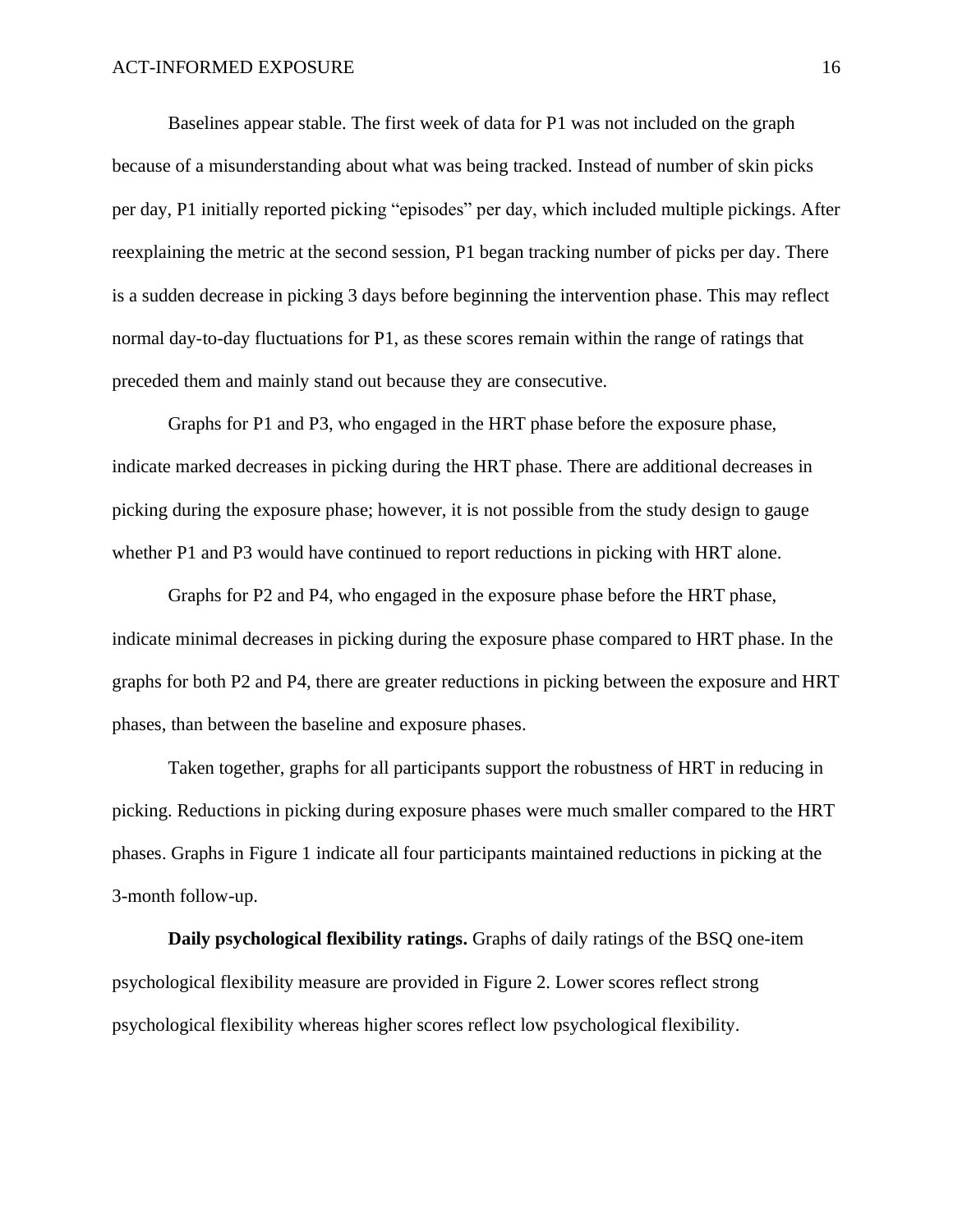P1 and P3, following baseline, engaged in HRT followed by exposure. The graph for P1 indicates improvement in psychological flexibility between baseline and HRT phases, contrary to predictions, and little change in psychological flexibility between HRT and exposure phases. The graph for P3 indicates improvement in psychological flexibility between baseline and HRT phases, and additional improvements in psychological flexibility between HRT and exposure phases. Interestingly, although P3 maintained reductions in daily picking at 3-month follow-up, there appeared to be worsening psychological flexibility at 3-month follow-up.

P2 and P4, following baseline, engaged in exposure followed by HRT. The graph for P2 indicates minimal changes in psychological flexibility between baseline, HRT, exposure phases, and an improvement in psychological flexibility between end of treatment and 3-month followup. The graph for P4 indicates minimal changes in psychological flexibility between baseline and exposure phases, and, contrary to prediction, improvements in psychological flexibility during the HRT phases. In summary, the hypothesis that the exposure phase would result in increase in psychological flexibility was not supported across participants.

#### **Primary Outcomes – Self-Report Measures**

In addition to the repeated measurement items presented above, self-report measures of skin picking (SPS-R) and psychological flexibility (AAQ) were administered at each session. Scores are graphed in Figure 3. Graphs of these self-report measures are consistent with the oneitem repeated measures of daily picking (Figure 1) and psychological flexibility (Figure 2).

Graphs in Figure 3 indicate stable baselines for P2, P3, and P4 for the SPS-R and AAQ, and a stable baseline for P1 on the AAQ. P1's SPS-R scores indicate decrease in picking during the baseline phase in Figure 3, consistent with the repeated measures of daily skin picks per day in Figure 1.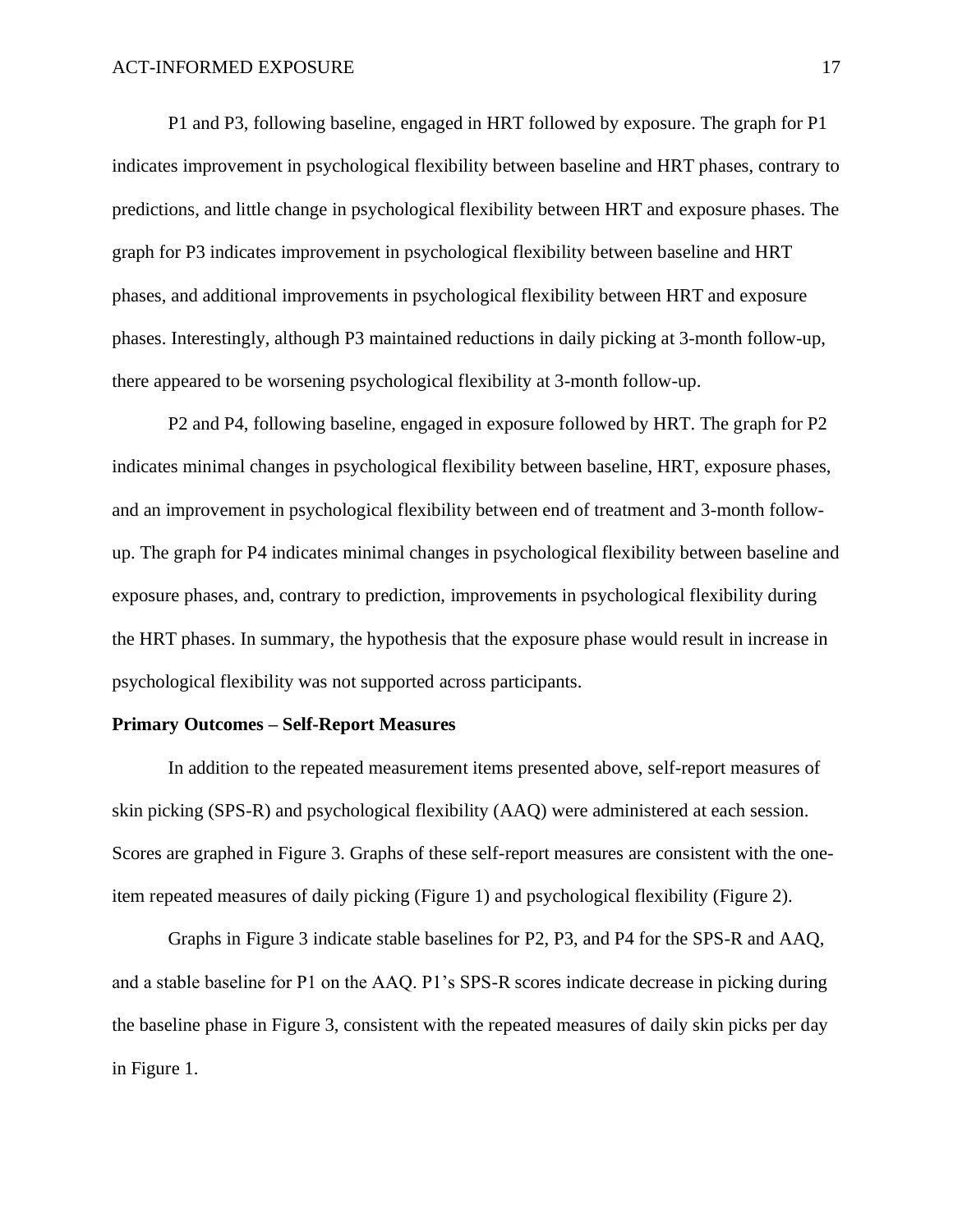Graphs for self-report measures of skin picking and psychological flexibility were consistent with the repeated measurement of the same constructs. Graphs for P1 and P3 indicate clear improvements in picking during the HRT phase, with smaller improvements in picking during the exposure phase. Graphs for P2 and P4 indicated small improvements in picking during the exposure phase following baseline, with greater improvements in picking during the HRT phase. None of the graphs indicate consistent improvements in psychological flexibility across treatment phases.

### **Secondary Outcomes**

Changes in scores on the MIDAS and OQ45 are presented in Table 1. These measures were administered at pre-treatment, and at the end of each phase (baseline; HRT; exposure). There were baselines differences on OQ45 scores between conditions. Baseline OQ45 scores were not clinically significant  $(563)$  for P1 and P3 in condition 1, indicating these participants were not experiencing clinically significant distress in life functioning. Baseline OQ45 scores were clinically significant for P2 and P4 in condition 2, indicating these participants were experiencing clinically significant distress in life functioning.

Across phases, scores on the OQ45 for P1 and P3 remained below the cut-off ( $\geq 63$ ) for clinical significance, and scores on the OQ45 for P2 and P4 remained above the cut-off ( $\geq 63$ ) for clinical significance. A change in 14 points between administrations of the OQ45 is considered clinically significant (Lambert et al., 1996). P2 exhibited no clinically significant change in scores (14+) during treatment but exhibited a clinically significant improvement between the end of treatment and 3-month follow-up. P4 exhibited clinically significant worsening in life functioning between baseline and exposure phase with a return to baseline levels during the HRT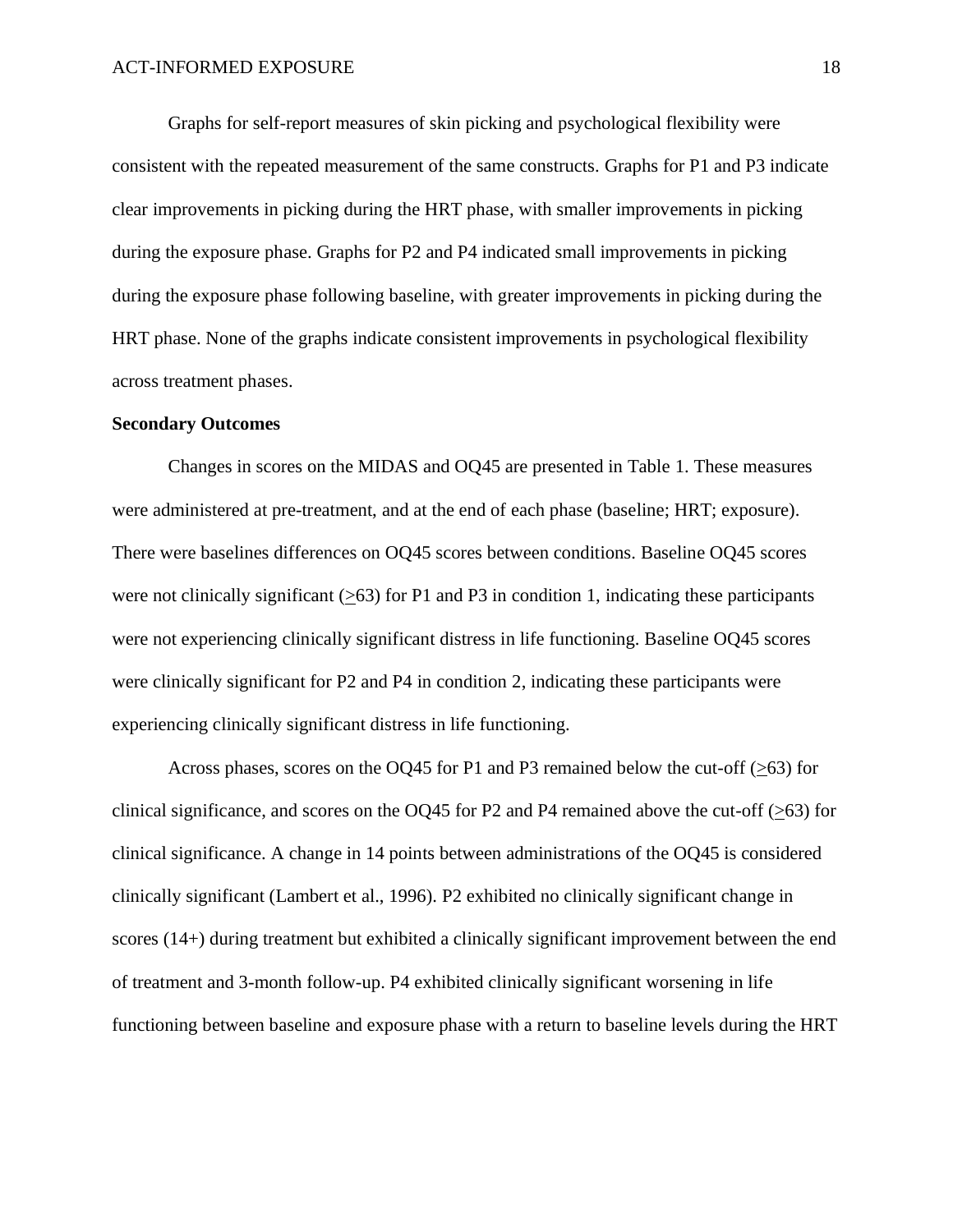phase. P4 exhibited a clinically significant improvement in functioning between the end of treatment and 3-month follow-up.

### **Discussion**

To our knowledge, this study is the first to examine the use of exposure therapy in the treatment of BFRBs. In a controlled single case design study, daily skin picking and psychological flexibility were assessed across a combined HRT and ACT-informed exposure treatment for ExD. Results support the effectiveness of HRT for reducing skin picking and is consistent with prior research (Capriotti et al., 2015; Flessner et al., 2008; Schuck et al., 2011; Teng et al., 2006; Twohig & Woods, 2001). Although there was no comparison group in this study, the rapid and substantial improvements in picking that occurred during the HRT phases that followed exposure phases suggest the effects of HRT are not the result of placebo, as improvements occurred following a credible treatment. Participants that began with exposure exhibited greater improvements in picking during HRT phases compared to exposure phases where improvements were minimal.

Although participants who engaged in HRT before exposure exhibited additional improvements in picking during the exposure phase, it cannot be ruled out that these improvements may be due to additional practice with HRT. Interestingly, in both graphs, reductions in picking during exposure following HRT appear after several days into the exposure phases, which could suggest participants may require time to practice exposure. This practice effect is also indicated in the graph for P2, where there are additional reductions in picking during the last week of the exposure phrase, just prior to the introduction of HRT.

Potential confounding variables for these results are the differences in baseline picking between the two conditions. P1 and P3, who began treatment with HRT, reported greater skin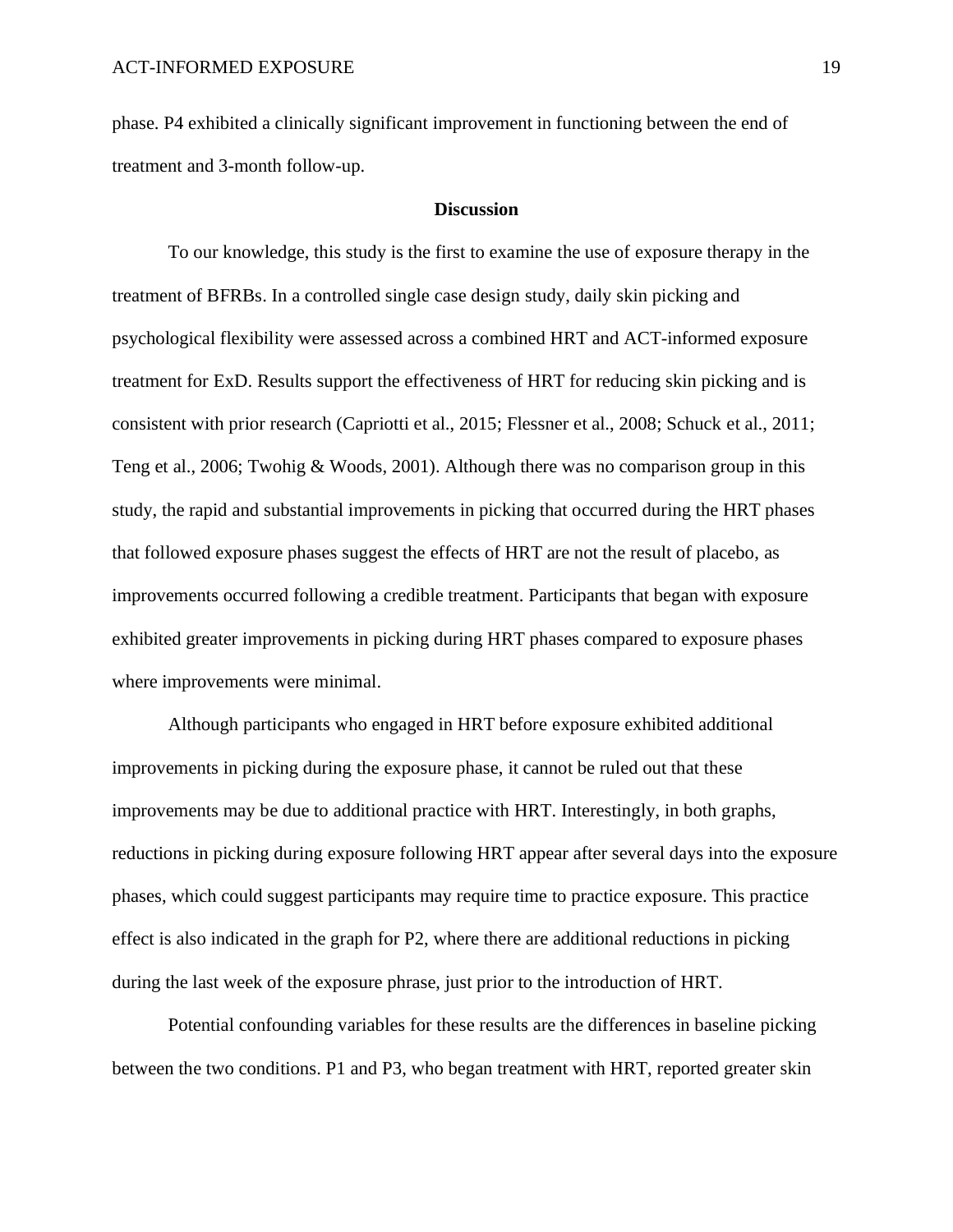picks per day during baseline than P2 and P4, who began treatment with exposure. The greater reductions in picking for P1 and P3 during their HRT phases compared to the initial exposure phases for P2 and P4 may reflect a regression to the mean for P1 and P3 or a floor effect for P2 and P4. As graphs for P2 and P4 indicate additional and larger reductions in daily picking during the HRT following exposure, a floor effect appears less of a concern. Of note, baseline SPS-R scores were similar for P1, P3, and P4, suggesting skin picking severity for P4 may have been comparable with P1 and P3, even if P4 engaged in fewer picks per day.

Baseline differences between conditions were a result of the randomization process. Given that participants were randomized to each condition as they were accepted into the study, it would have been difficult to match picking severity between the 2 conditions. Additionally, matching picking severity between conditions would have involved greater experimenter manipulation of the randomization process, which could have risked introducing additional experimenter bias into the study (e.g., assigning participants who appeared to be strong candidates for exposure to the exposure first condition). Given that HRT resulted in more robust reductions in picking across participants in both conditions compared to exposure regardless of treatment order, it does not appear that baseline differences would have significantly altered the overall results. Another difference between the conditions is that baseline OQ45 scores indicate that P2 and P4 were experiencing clinically significant distress in life functioning whereas P1 and P3 were not. This latter finding is not unusual as, although it is common for people with clinical BFBRs to reported distress about symptoms and physical damage, actual functional impairment from symptoms is rarer (Houghton et al., 2018).

Based on the results, HRT is a clear first-line treatment which offers rapid (3 sessions) and robust improvements. Results were less supportive of exposure as an effective treatment for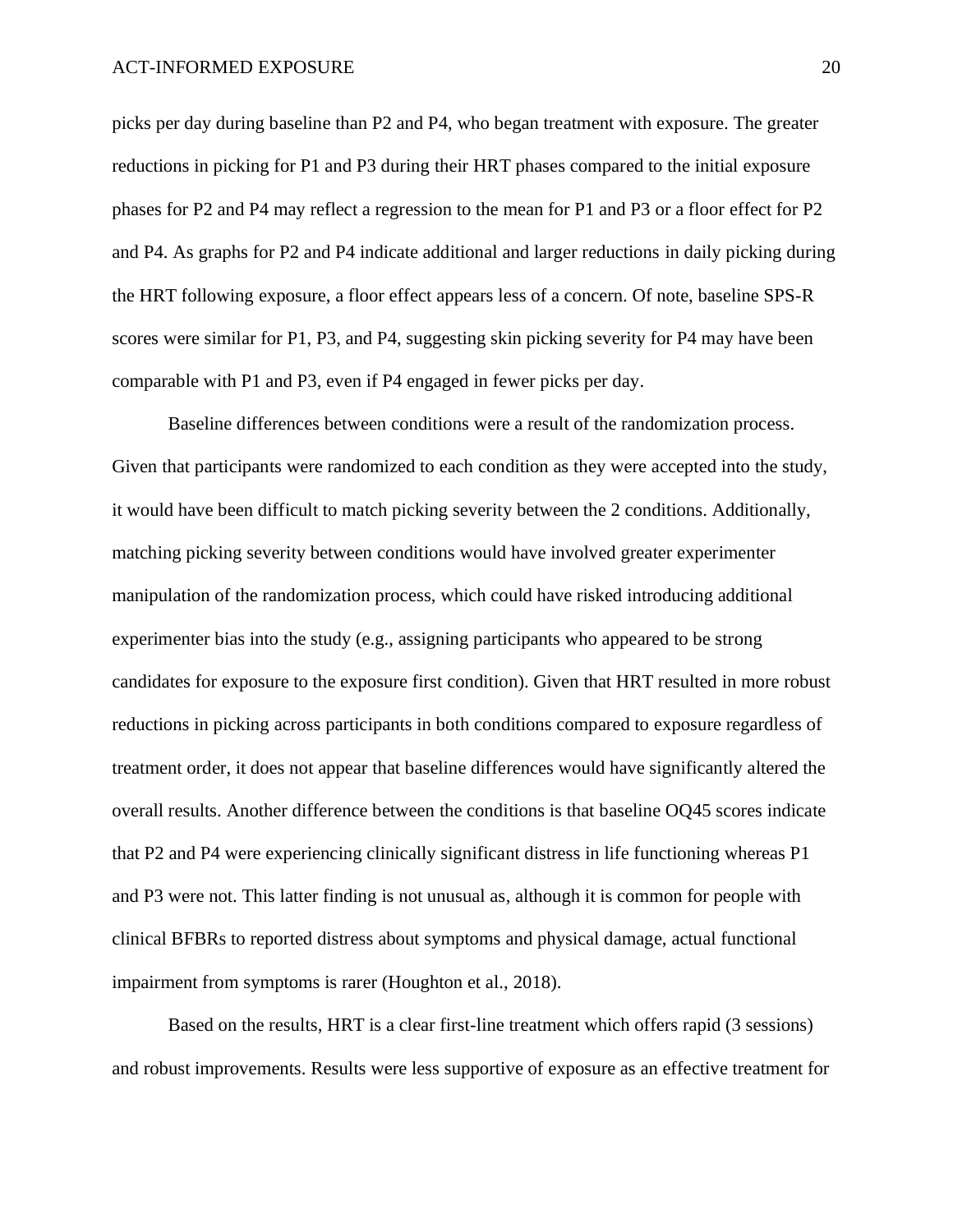ExD. One reason Murphy et al. (2016) could not find any published studies on the use of exposure therapy for BFRBs may reflect the *file drawer problem* (i.e., results with null findings are less likely to be published).

However, there is some evidence exposure is worth further study as a second-line treatment for ExD. All participants reported experiencing exposure as a credible and tolerable treatment. Participants who began with exposure stated they believed exposure helped prepare them for HRT, and participants who began with HRT attributed additional improvements in picking to the subsequent exposure practice. For example, P1 described exposure as "more helpful overall" and P3 stated "exposure has been what really accelerated" treatment progress. One interpretation of the data and participant feedback is that exposure is too difficult as a firstline treatment and may facilitate additional treatment gains with practice after HRT interventions have been implemented.

It is noteworthy that all four participants maintained improvements in picking during at 3-month follow-up (Figures 1 and 3). Although controlled trials of HRT for skin picking that aggregate participant data indicate gains are maintained at follow-up (Schuck et al., 2011; Teng et al., 2006), smaller trials suggest maintenance of treatment gains vary by individual. One single case design study of HRT for picking found that only 1 of 2 participants had maintained gains at a 4-month follow-up (Twohig & Woods, 2001), and a single case design study of an ACT intervention for picking found that only 1 of 4 treatment responders maintained gains at a 3 month follow-up (Twohig et al., 2006). It is possible that exposure, in helping participants learn to accept urges to pick while not engaging in picking behavior, reduced relapse.

Results did not support the hypothesis that exposure strengthens psychological flexibility in people with ExD. In a prior single case design study of exposure for OCD using the same one-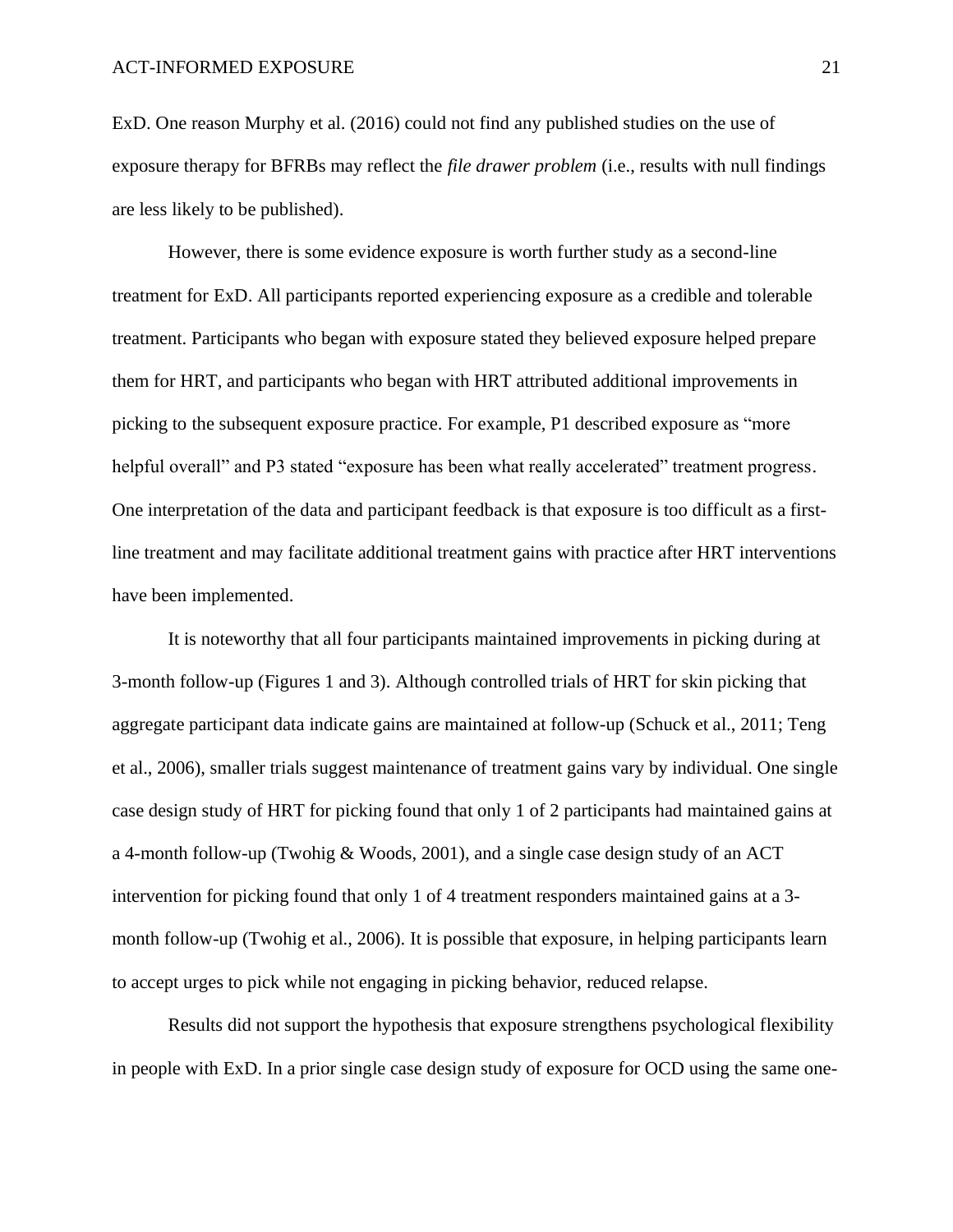item psychological flexibility repeated measure, results indicated exposure for OCD resulted in improvements in psychological flexibility (Thompson et al., 2021). It is possible that psychological flexibility may be less relevant for ExD populations, or that the measure was too broad for a behavior as specific as skin picking. Given that recent studies have found that context-specific psychological flexibility measures are more sensitive to change (e.g., Ong et al., 2019), it is possible that adapting the item to psychological flexibility in the context of picking would have been more clinically relevant for participants. Future research may focus on creating a psychological flexibility measure for individuals with ExD.

One reason exposure appeared less effective in the treatment of ExD compared to other OCRDs such as OCD may be that exposure is more effective in targeting distress, whereas Tucker, Woods, Flessner, Franklin, & Franklin (2011) found the majority of people with ExD experience pleasure, gratification, or relief immediately after picking. Some researchers have proposed an addiction model to account for the pleasurable emotional response that people with BFRBs report when engaging in pulling or picking behavior (see Conelea, Frank, & Walter, 2017). Oliveirra et al. (2019) found that, although ExD exhibits greater diagnostic overlap with OCD compared to behavioral addictions, there was enough of an overlap with gambling addiction to suggest impulsive/addictive features of picking consistent with addiction. From an addictions perspective, exposure for picking may be an intervention through which to practice acceptance of urges in the presence of cues that trigger the problem behavior (e.g., Otto, Powers, & Fischmann, 2005). As people with ExD often report the experience of picking as pleasurable, the impact of exposure may be smaller in ExD than for other OCRDs.

There are several limitations of this study. As a small N study, it is not clear the degree to which the results of the four participants in this study generalize to  $Exp$  at the population level.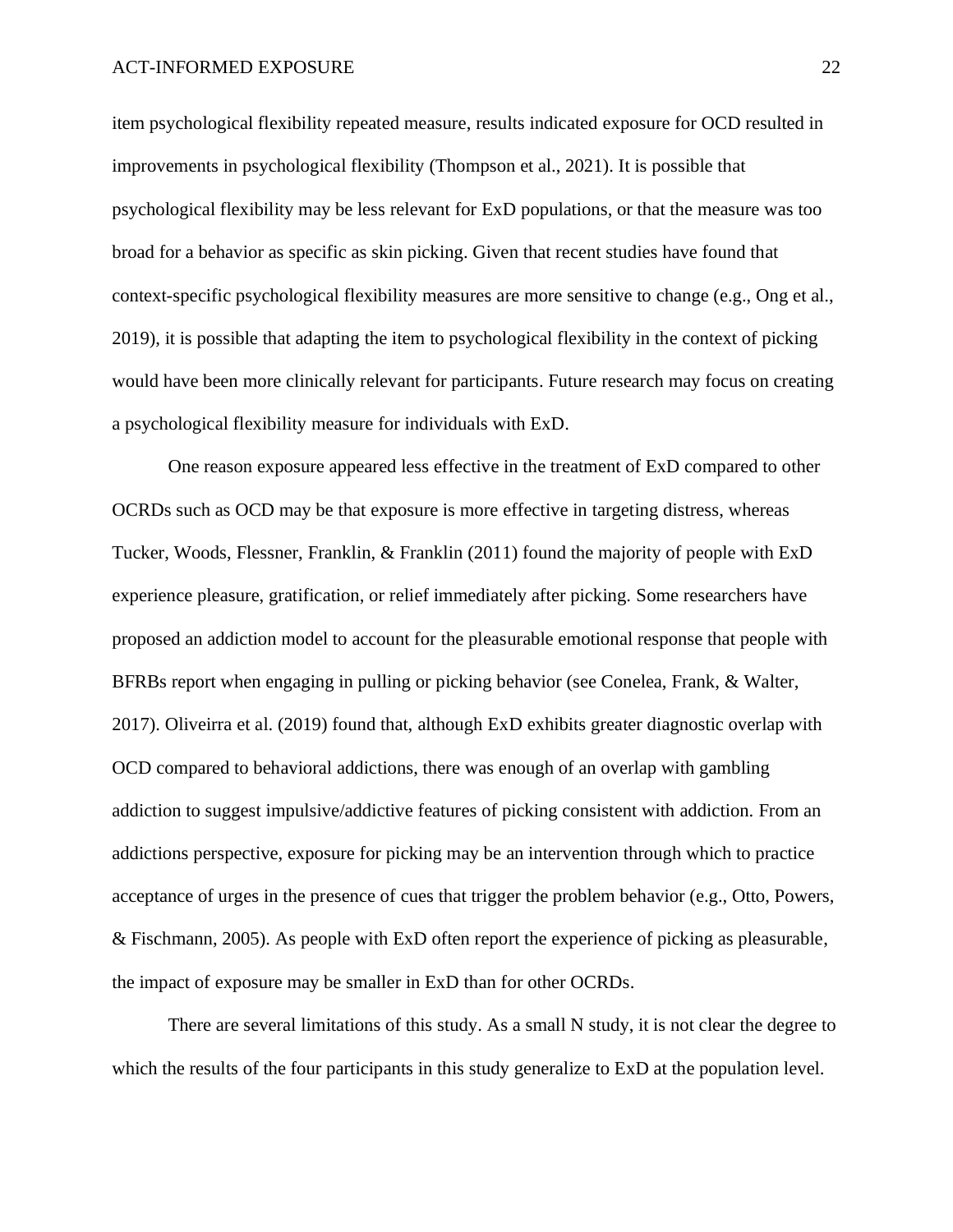Additionally, the study relied on self-report measures. The researcher considered taking photographs of picking sites to augment data collection but decided against it because many people pick at sites that may be embarrassing for the participants (e.g., chest, pubic region). There were also no formal measures of therapist treatment adherence or treatment compliance. The researcher was the therapist for all participants.

Given the more robust impact of HRT compared to exposure, a study with a larger sample might compare a combined protocol of HRT followed by exposure against HRT alone to assess if the addition of exposure therapy confers advantages above and beyond HRT alone. It may also be useful to compare relapse rates in a follow-up with HRT alone against  $HRT +$ exposure. Given that one participant recommended spending more time engaged in daily exposure practice than required by the treatment protocol, increasing the time engaged in daily exposure practice may improve outcomes.

In summary, this study supported to effectiveness of HRT for ExD. As a pilot study of exposure for ExD, results indicated that exposure is less effective for ExD than HRT—if it is effective at all. Given that any additional reductions in picking may be meaningful for clients with ExD, results suggest it may be worth comparing HRT alone against  $HRT +$  exposure to assess if adding exposure offers any improvements to HRT alone, and if exposure reduces relapse.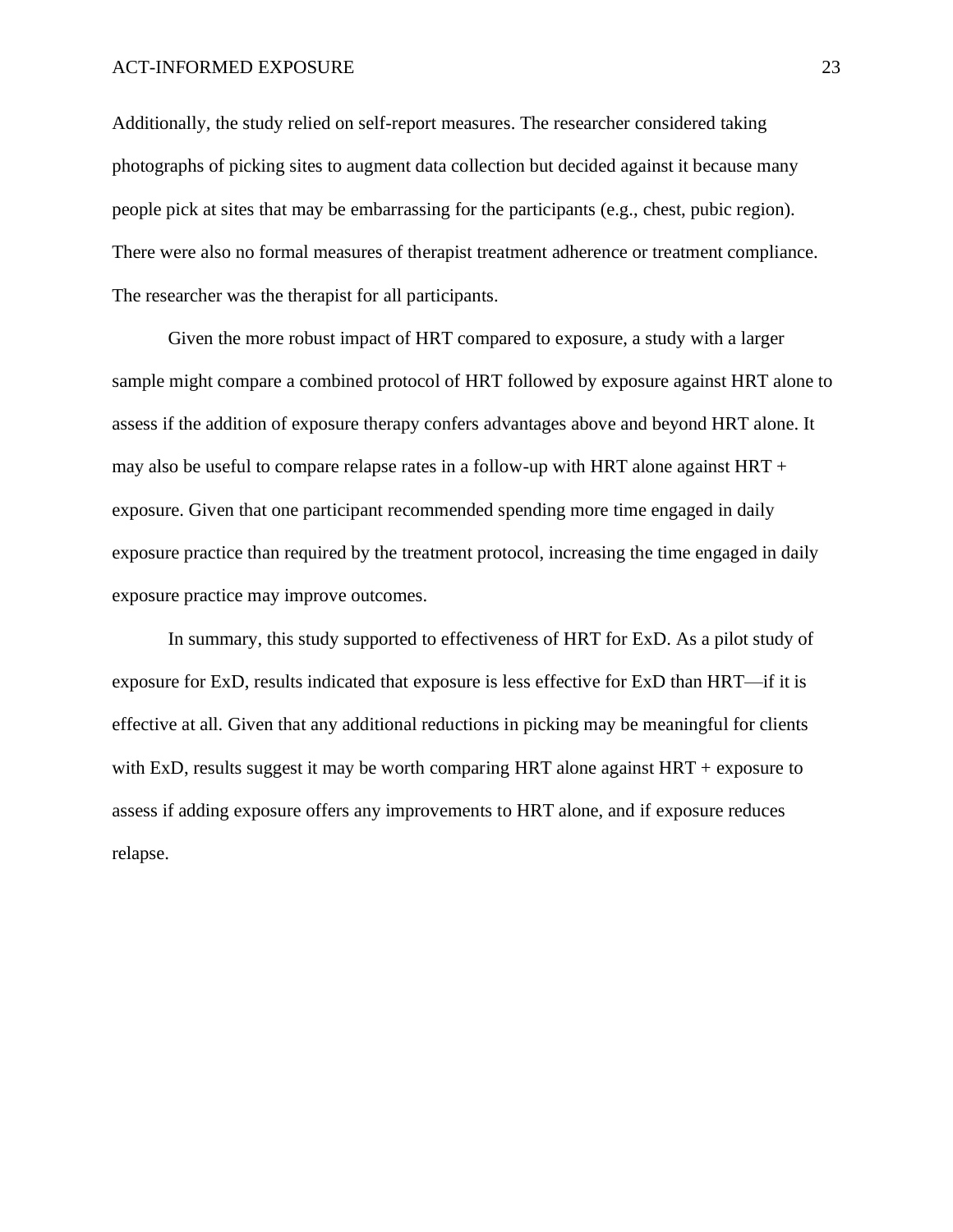#### **References**

- Abramowitz, J.S., & Jacoby, R.J. (2014). The use and misuse of exposure therapy for obsessivecompulsive and related disorder. *Current Psychiatry Reviews, 10*, 277-283.
- Abramowitz, J.S., & Jacoby, R.J. (2015). Obsessive-compulsive and related disorders: A critical review of the new diagnostic class. *Annual Review of Clinical Psychology, 11*, 165-186.
- American Psychiatric Association (2013). *Diagnostic and statistical manual of mental disorders – DSM-5*. Washington, DC: American Psychiatric Association Publishing.
- Barlow, D. H., Nock, M.K., & Hersen, M. (2009). *Single case experimental designs: Strategies for studying behavior for change* (3<sup>rd</sup> ed.). Needham Heights, MA: Allyn & Bacon.
- Bluett, E.J., Homan, K.J., Morrison, K.L., Levin, M.E., & Twohig, M.P. (2014). Acceptance and commitment therapy for anxiety and OCD spectrum disorders: An empirical review. *Journal of Anxiety Disorders, 28,* 612-624*.*

Bond, F.W., Hayes, S.C., Baer, R.A., Carpenter, K., Guenole, N., Orcutt, H.K.,…Zettle, R.D. (2011). Preliminary psychometric properties of the Acceptance and Action Questionnaire-II: A revised measure of psychological flexibility and acceptance. *Behavior Therapy, 42*, 676-688.

Capriotti, M.R., Ely, L.J., Snorrason, I., & Woods, D.W. (2015). Acceptance-enhanced behavior therapy for excoriation (skin-picking) disorder in adults: A clinical case series. *Cognitive and Behavioral Practice, 22*, 230-239.

Codd, R.T. (2018). Single case research designs in clinical practice settings. In R.T. Codd (Ed.), *Practice-based research: A guide for clinicians* (pp. 44-60). New York: Routledge.

Conelea, C.C., Frank, H.E., & Walter, M.R. (2017) Body-focused repetitive behavior. In D.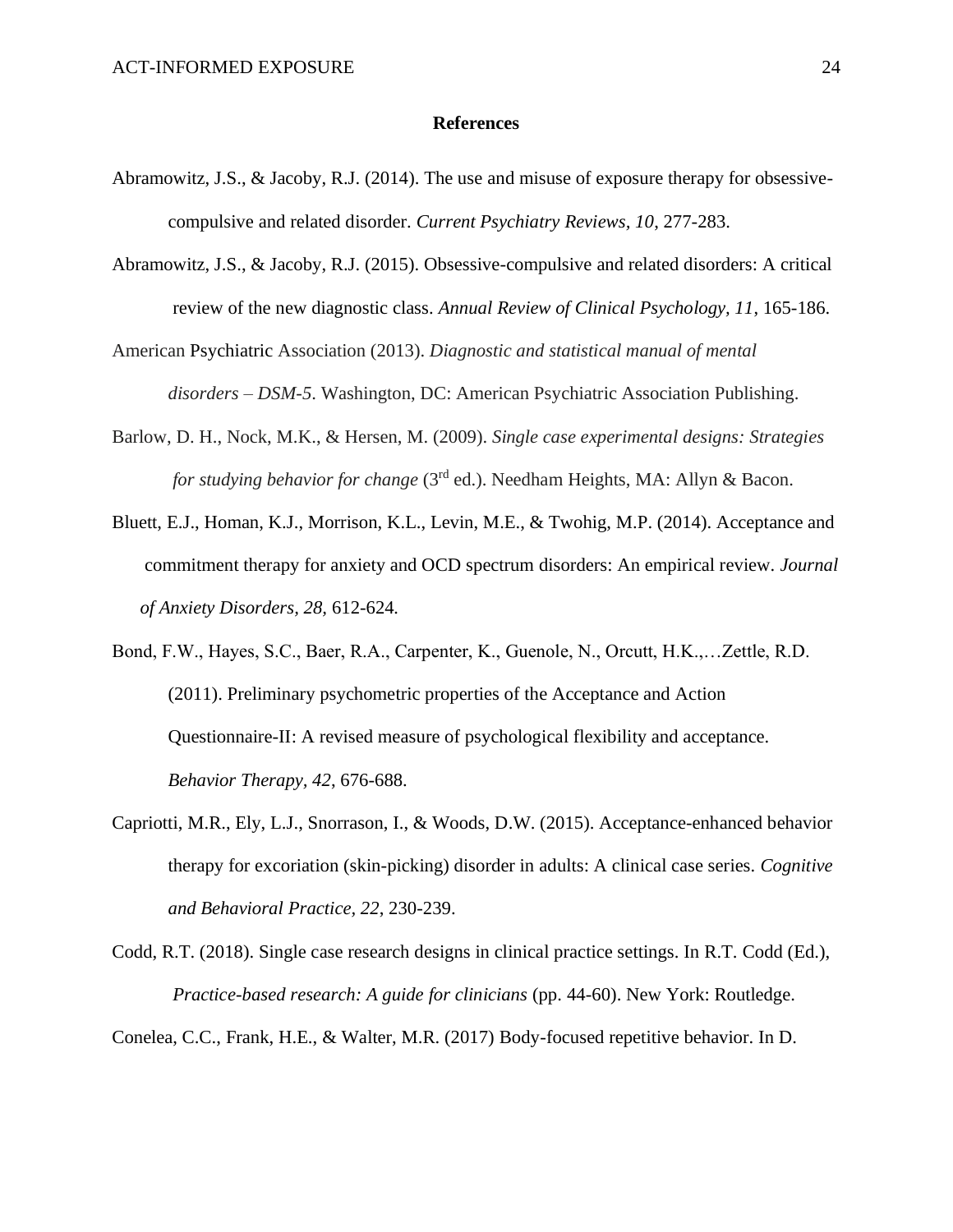McKay, J.S. Abramowitz, & E.A. Storch (Eds.), *Treatments for psychological problems and syndromes*. (pp. 309-327). Hoboken, NJ: John Wiley & Sons Ltd.

- Flessner, C.A., Busch, A.M., Heideman, P.W., & Woods, D.W. (2008). Acceptance-enhanced behavior therapy (aebt) for trichotillomania and chronic skin picking: Exploring the effects of component sequencing*. Behavior Modification, 32*(5), 579-594.
- Forman, E.M., Chapman, J.E., Herbert, J.D., Goetter, E.M., Yuen, E.K., & Moitra, E. (2012). Using session-by-session measurement to compare mechanism of action for acceptance and commitment therapy and cognitive therapy. *Behavior Therapy, 43*, 341-354.
- Frank, B., & McKay, D. (2019). The suitability of an inhibitory learning approach in exposure when habituation fails: A clinical application to misophonia. *Cognitive and Behavioral Practice, 26*(1), 130-142.
- Hayes, S.C., Strosahl, K.D., & Wilson, K.G. (2012). *Acceptance and commitment therapy: The process and practice of mindful change*. Second edition. New York: Guilford.
- Houghton, D.D., Alexander, J.R., Bauer, C. & Woods, D. (2018). Body-focused repetitive behaviors: More prevalent than once thought? *Psychiatry Research, 270*, 389-393.
- Houghton, D.C., Compton, S.N., Twohig, M.P., Saunders, S.M., Franklin, M.E., Neal-Barnett, A.M., ...Woods, D.W. (2014). Measuring the role of psychological inflexibility in trichotillomania. *Psychiatry Research, 220*(1–2), 356–361.
- Lambert, M.J., Hansen, N.B., Umphress V., Lunnen, K., Okiishi, J., Burlingame, G.M., & Reisinger, C.W. (1996) *Administration and scoring manual for the Outcome Questionnaire (OQ*–*45.2).* Wilmington, DE: American Professional Credentialing Services.

Murphy, Y.E., Flessner, C.A., & Smith, A.C. (2016). Relationship of body-focused repetitive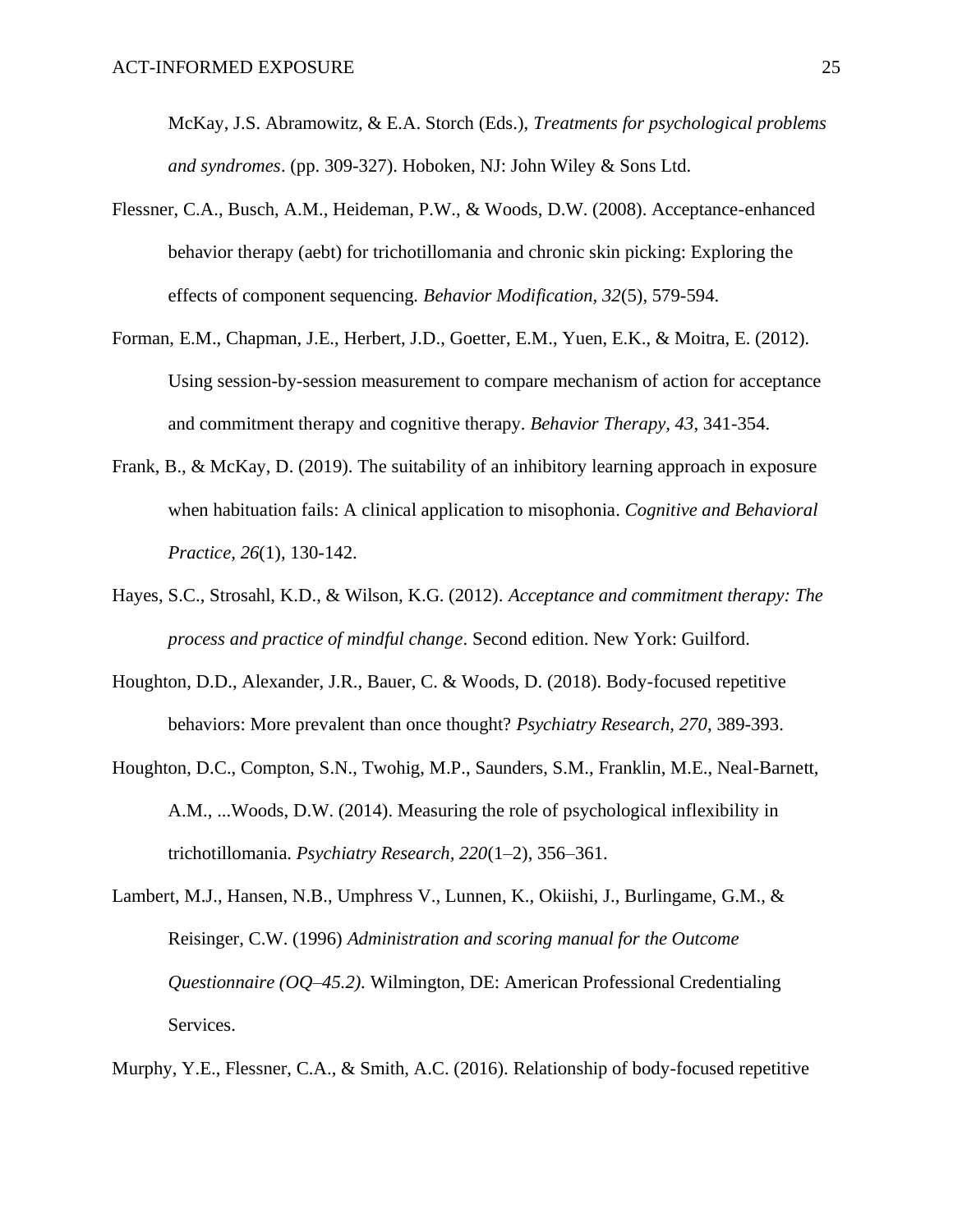disorders to OCD. *Current Treatment Options in Psychiatry, 3*, 385-393.

- Oliveirra, E.C.B, Fitzpatrick, C.L., Kim, H.S., Gulassa, D.C.R., Amaral, R.S., de Mattos Christiana, N.M.,…Tavares, H. (2019). Obsessive-compulsive or addiction? Categorical diagnostic analysis of excoriation disorder compared to obsessive-compulsive disorder and gambling disorder. *Psychiatry Research, 281*, 1-6.
- Ong, C.W., Lee, E.B., Levin, M.E., & Twohig, M.P. (2019). A review of AAQ variants and other context-specific measures of psychological flexibility. *Journal of Contextual Behavioral Science, 12*, 329-346.
- Otto, M.W., Powers, M.B., & Fischmann, D. (2005). Emotional exposure in the treatment of substance use disorders: Conceptual model, evidence, and future directions. *Clinical Psychology Review, 25*, 824-839.
- Schuck, K., Keijsers, G.P.J., & Rinck, M. (2011). The effects of brief cognitive-behaviour therapy for pathological skin picking: A randomized comparison to wait-list control. *Behaviour Research and Therapy, 49*, 11-17.
- Schumer, M.C., Bartley, C.A., & Bloch, M.H. (2016). Systematic review of pharmacological and behavioral treatments for skin picking disorder*. Journal of Clinical Psychopharmacology, 36*(2), 147-152.
- Selles, R.R., McGuire, J.F, Small, B.J., & Storch, E.A. (2016). A systematic review and metaanalysis of psychiatric treatments for excoriation (skin-picking) disorder. *General Hospital Psychiatry, 41*, 29-37.
- Snorrason, I., Belleau, E.L., & Woods, D.W. (2012). How related are hair pulling disorder (trichotillomania) and skin picking disorder? A review of evidence for comorbidity, similarities, and shared etiology. *Clinical Psychology Review, 32*, 618-629.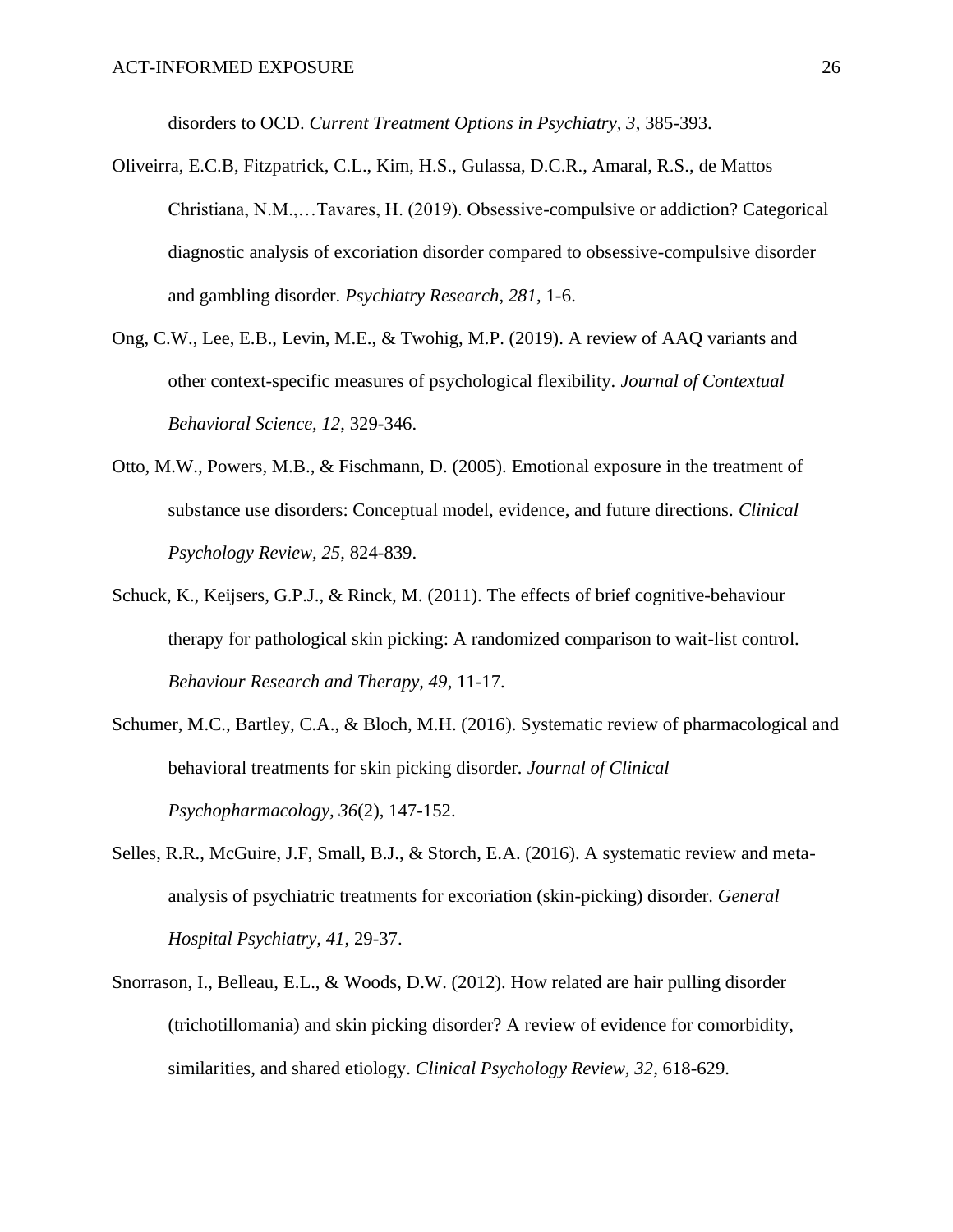- Snorrason, I., Olafsson, R.P., Flessner, C.A., Keuthen, N.J., Franklin, M.E., & Woods, D.W. (2012). The Skin Picking Scale-Revised: Factor structure and psychometric properties. *Journal of Obsessive-Compulsive and Related Disorders, 1*, 133-137.
- Tate, R L., Perdices, M., Rosenkoetter, U., Shadish, W., Vohra, S., Barlow, D.H., . . . Wilson, B. (2016). The single-case reporting guideline in behavior interventions (SCRIBE) 2016 statement. *Archives of Scientific Psychology, 4(*1), 1-9.
- Teng, E.J., Woods, D.W., & Twohig, M.P. (2006). Habit reversal as a treatment for chronic skin picking: A pilot investigation. *Behavior Modification, 30*(4), 411-422.
- Thompson, B.L., Luoma, J.B., & LeJeune, J.T. (2013). Using acceptance and commitment therapy to guide exposure-based interventions for posttraumatic stress disorder. *Journal of Contemporary Psychotherapy, 43*, 133-140.
- Thompson, B.L., Twohig, M.P., & Luoma, J.B. (2021). Psychological flexibility as shared process of change in acceptance and commitment therapy and exposure and response prevention for obsessive-compulsive disorder: A single case design study. *Behavior Therapy, 52*, 286-297.
- Tucker, B.T.P., Woods, D.W., Flessner, C.A., Franklin, S.A., & Franklin, M.E. (2011) The Skin Picking Impact Project: Phenomenology, interference, and treatment utilization of pathological skin picking in a population-based sample. *Journal of Anxiety Disorders, 25*, 88-95.
- Twohig, M.P., Abramowitz, J.S., Smith, B.M., Fabricant, L.E., Jacoby, R.J, Morrison, K.L.,…Lederman, T. (2018). Adding acceptance and commitment therapy to exposure and response prevention for obsessive-compulsive disorder: A randomized controlled trial. *Behaviour Research and Therapy, 108,* 1-9*.*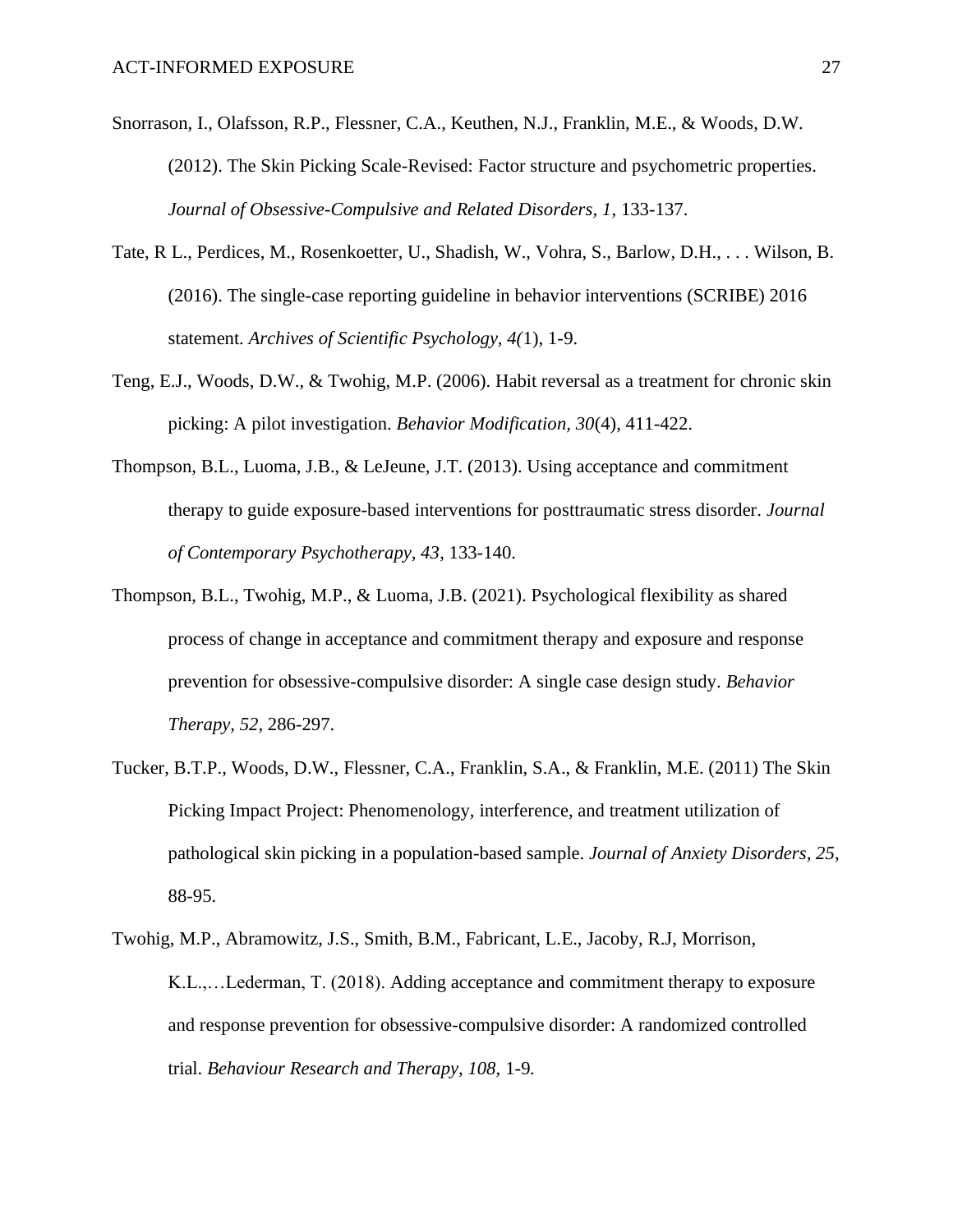- Twohig, M.P., Hayes, S.C., & Masuda, A. (2006). A preliminary investigation of acceptance and commitment therapy as a treatment for chronic skin picking. *Behaviour Research and Therapy, 44*, 1513-1522.
- Twohig, M.P., & Woods, D.W. (2001). Habit reversal as a treatment for chronic skin picking in typically developing adult male siblings. *Journal of Applied Behavior Analysis, 34*, 217- 220.
- van de Griendt, J.M.T.M., van Dijk, M.K., Verdellen, C.W.J., & Verbraak, M.J.P.M. (2018). The effect of shorter exposure versus prolonged exposure on treatment outcome in Tourette syndrome and chronic tic disorders – An open trial. *International Journal of Psychiatry in Clinical Practice, 22*(4), 262-267.
- Verdellen, C.W.J., Hoogduin, C.A.L., Kato, B.S., Keijsers, G.P.J., Cath, D.C., & Hoijtink, H.B. (2008). Habituation of premonitory sensations during exposure and response prevention treatments in Tourette's syndrome. *Behavior Modification, 32*(2), 215-227.
- Walther, M.R., Flessner, C.A., Conelea, C.A., & Woods, D.W. (2009). The Milwaukee Inventory for the Dimensions of Adult Skin Picking (MIDAS): Initial development and psychometric properties. *Journal of Behavior Therapy and Experimental Psychiatry, 40*, 127-135.
- Woods, D.W., & Twohig, M.P. (2008). *Trichotillomania*: *An ACT-enhanced behavior therapy approach workbook*. New York: Oxford University Press.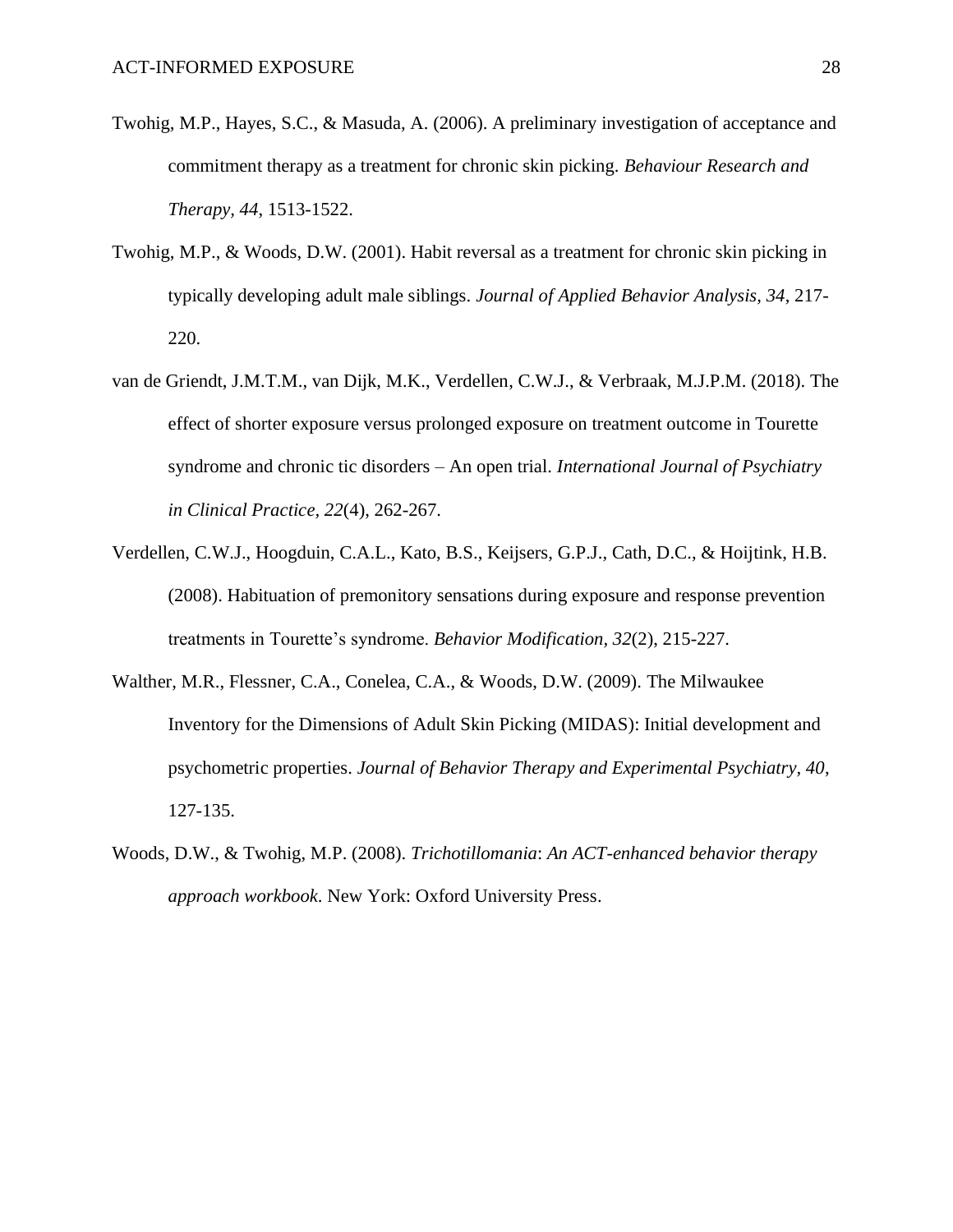

Daily ratings of skin picks per day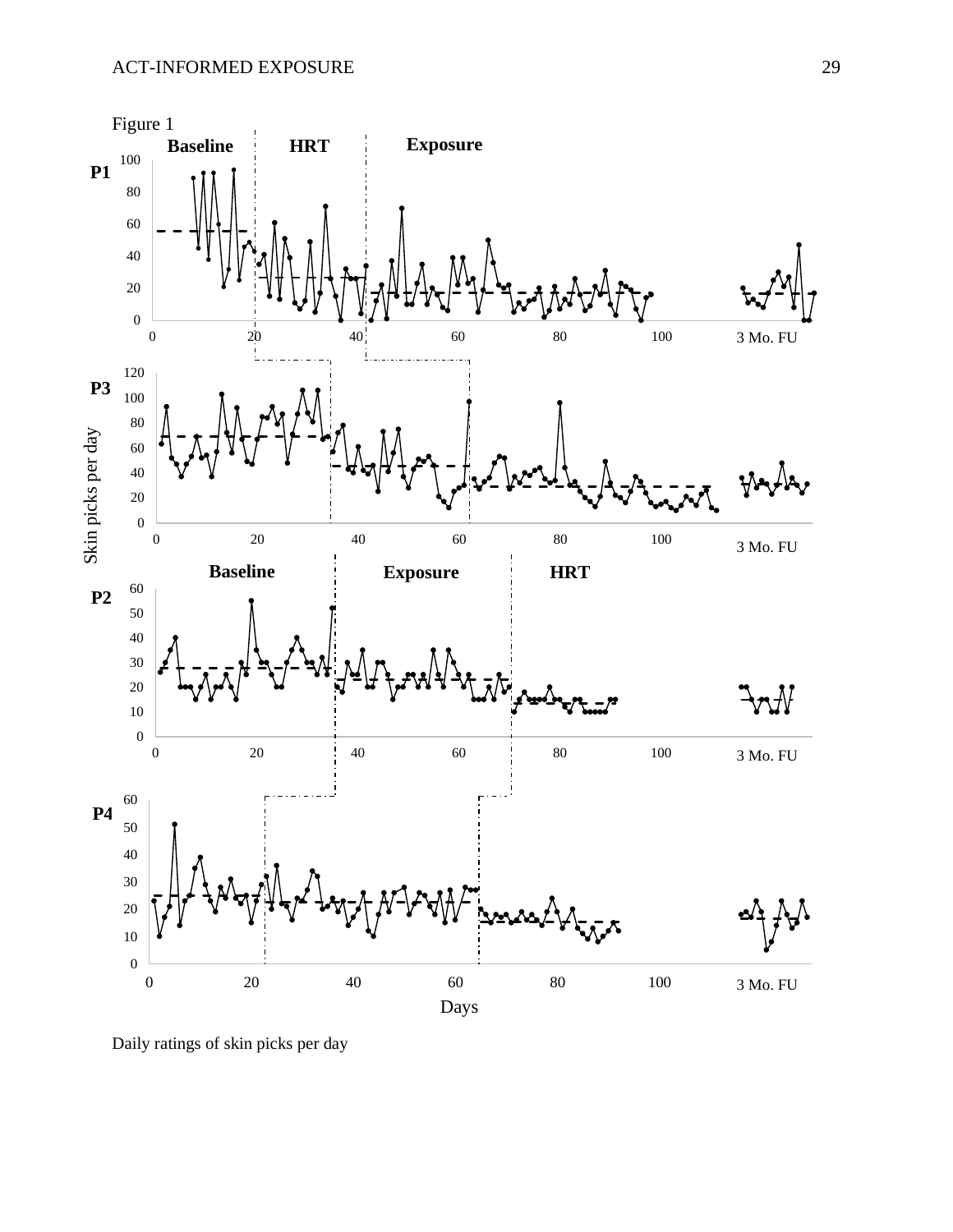

Daily ratings of BSQ psychological flexibility processes scores. Decreasing scores (e.g., 1) reflects shift towards increase in psychological flexibility. Means are represented by dashed lines for each phase.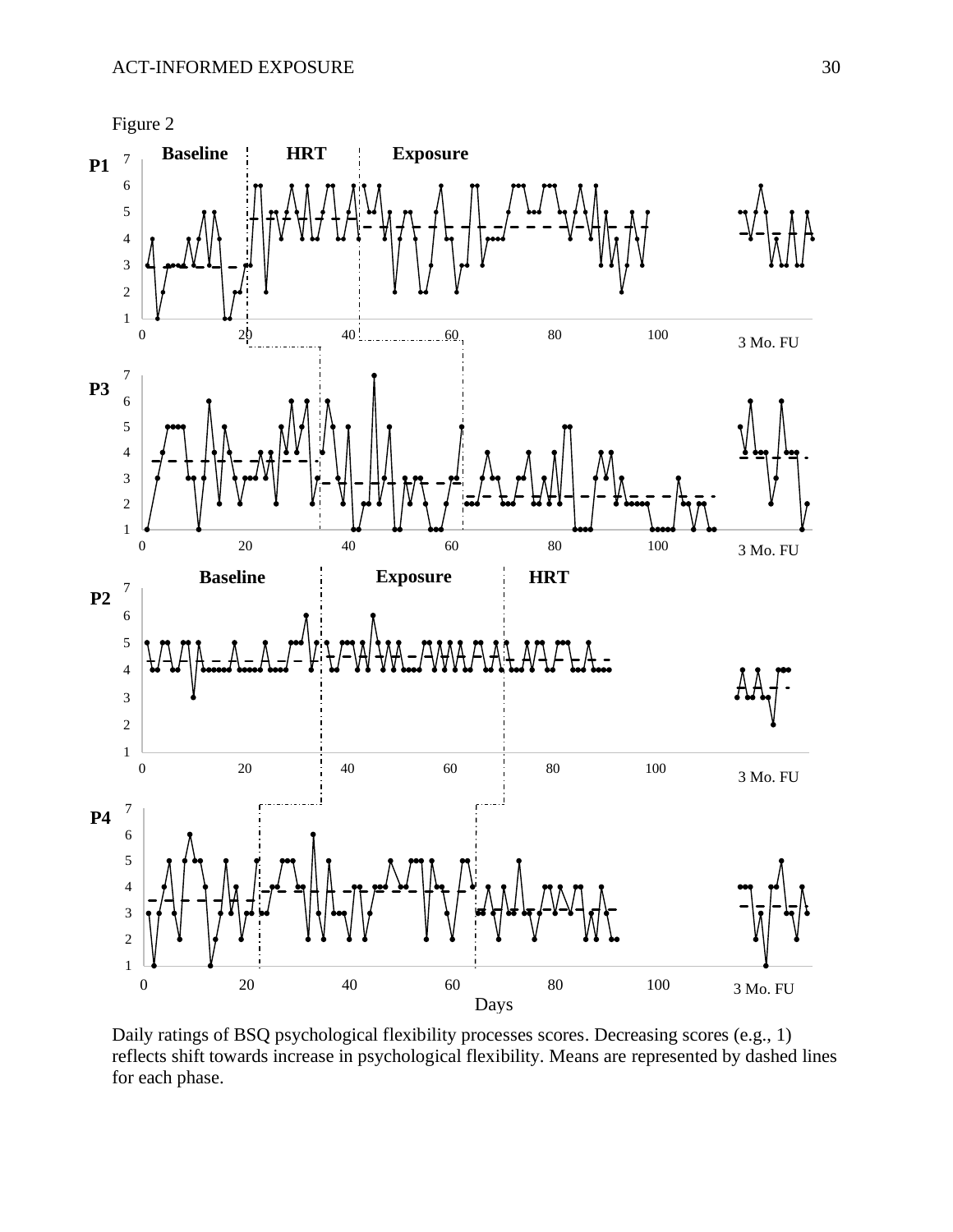Figure 3



Self-report measures of skin picking and psychological flexibility across treatment sessions and 3-month follow-up. Note that y-axes are scored differently across participants.

SPS-R = Skin Picking Scale-Revised; AAQ = Acceptance and Action Questionnaire-II; BL = baseline; HRT = habit reversal training; exposure = ACT-informed exposure